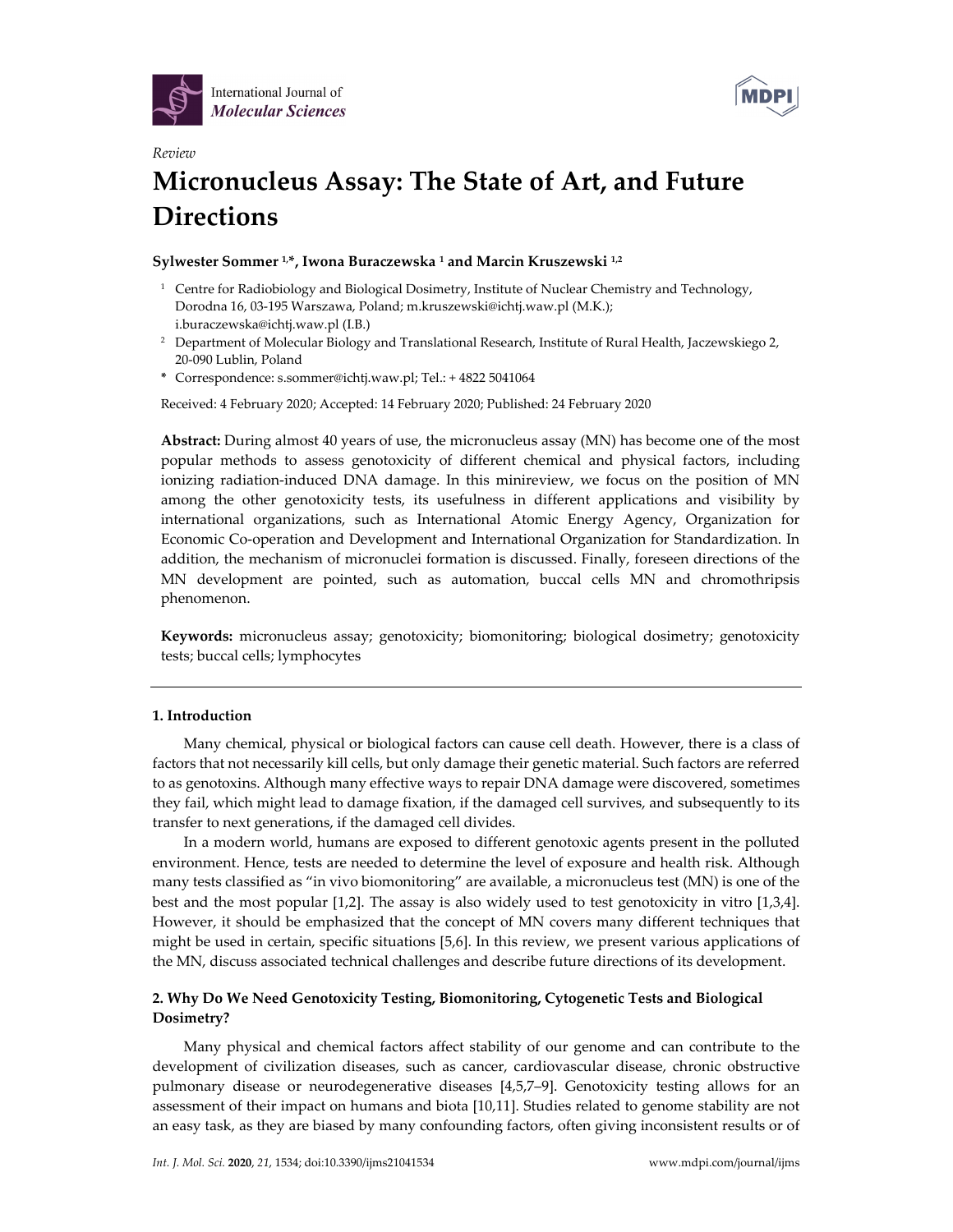low statistical strength that enable a direct attribution of the disease to examined factors. Nevertheless, in some cases, such studies could be conclusive, e.g., studies on a role of radon‐induced DNA damage in development of lung cancer, impact of PM‐10 and PM‐2.5 dusts on human health, cytogenetic effects of unhealthy nutrition or effects ofrisky, unhealthy behaviors and addictions, such as smoking cigarettes or chewing betel quid [12–16].

Nearly 20 types of well‐described in vitro or in vivo genotoxicity tests are presently used [10,17]. In vitro assays are used to investigate the potential genotoxic effect of new pharmaceuticals and other medical materials, daily use goods, chemical and physical factors and poisons, etc. [18]. In vivo tests, despite the aforementioned applications, allow for investigating the impact of environmental factors on humans or biota, the impact of the harmful working environment on human health or early genetic changes associated with various diseases development. The most often used in vitro assays include testing of induction of nucleotide mutation, e.g., bacterial reverse mutation assay (Ames test), mammalian cell gene mutation assay or mouse lymphoma assay, and testing of more complex genome changes by cytogenetic methods, such as the sister chromatid exchange assay, analysis of chromosomal aberration frequency, cytokinesis‐block micronucleus assay (CBMN) and comet assay (single‐cell gel electrophoresis). In addition to the aforementioned applications, in vivo tests allow for investigation of the impact of environmental factors, working environment or changes associated with various diseases. The most important in vivo tests include three cytogenetic methods, namely comet assay, chromosomal aberration assay and different kinds of MN, including CBMN, mammalian erythrocyte MN (EMN) or buccal cells MN (BMN) [17].

Cytogenetic methods are commonly used in vivo for genotoxicity testing (on animals) and in vitro for genotoxicity testing (on cell lines) of compounds of drugs or food chemicals [2,4,19]. Cytogenetic methods are important to search for DNA damage resulting from environmental and occupational exposure to chemical pollutants and physical factors, as ionizing radiation (IR) [2,3]. Although DNA damage induced by IR is processed by different DNA damage repair systems [20], its improper repair may lead to cell death or formation of mutagenic lesions of different complexity. Cytogenetic methods deal with complex type mutations, known as structural mutations (aberrations), such as dicentrics, translocations, acentric fragments, rings and chromatid type aberrations, and a special type of chromosomal damage, known as micronucleus (Mn). Knowing the frequency of changes in genetic material, it is possible to estimate the extent of exposure or even to reconstruct an absorbed dose of ionizing radiation [21,22]. The level of cytogenetic damage to the cells is proportional to the radiation dose and can be read. This procedure is called biological dosimetry and it is usually used to reconstruct the dose in the event of uncontrolled exposure during accidents in medicine or industry [21–23]. In this regard, the most commonly used technique is the dicentric chromosome assay due to its high specificity for radiation, but CBMN is also often used, less specific, but easier to perform, faster and easy to automatize [21,23]. Methods used in biological dosimetry are used to indicate exposure to different chemical and physical factors, different than IR. Though biological dosimetry is the main field of CBMN application, the method is also used in theater areas of medicine, e.g., to detect and study genetic and civilization diseases. Several examples of its application in biomedical sciences are given in Table 1.

**Table 1.** Examples of the applications of cytokinesis‐block micronucleus assay to detect and study genetic and civilization diseases.

| Diagnose genetic disorders like Fanconi anemia, ataxia telangiectasia or various autoimmune      |
|--------------------------------------------------------------------------------------------------|
| diseases $[24-26]$ .                                                                             |
| Evaluation of individual susceptibility to the effects of exogenous or endogenous genotoxic      |
| agents $[3,12]$ .                                                                                |
| Assessment of the risk of developing cancer and other chronic diseases [12].                     |
| Prediction assay for a radiation side effect (normal tissue reaction) of patients with different |
| cancers subjected to RT and post RT follow up [27-29].                                           |
| Quantification of in vitro genotoxicity of different schemes of RT [29].                         |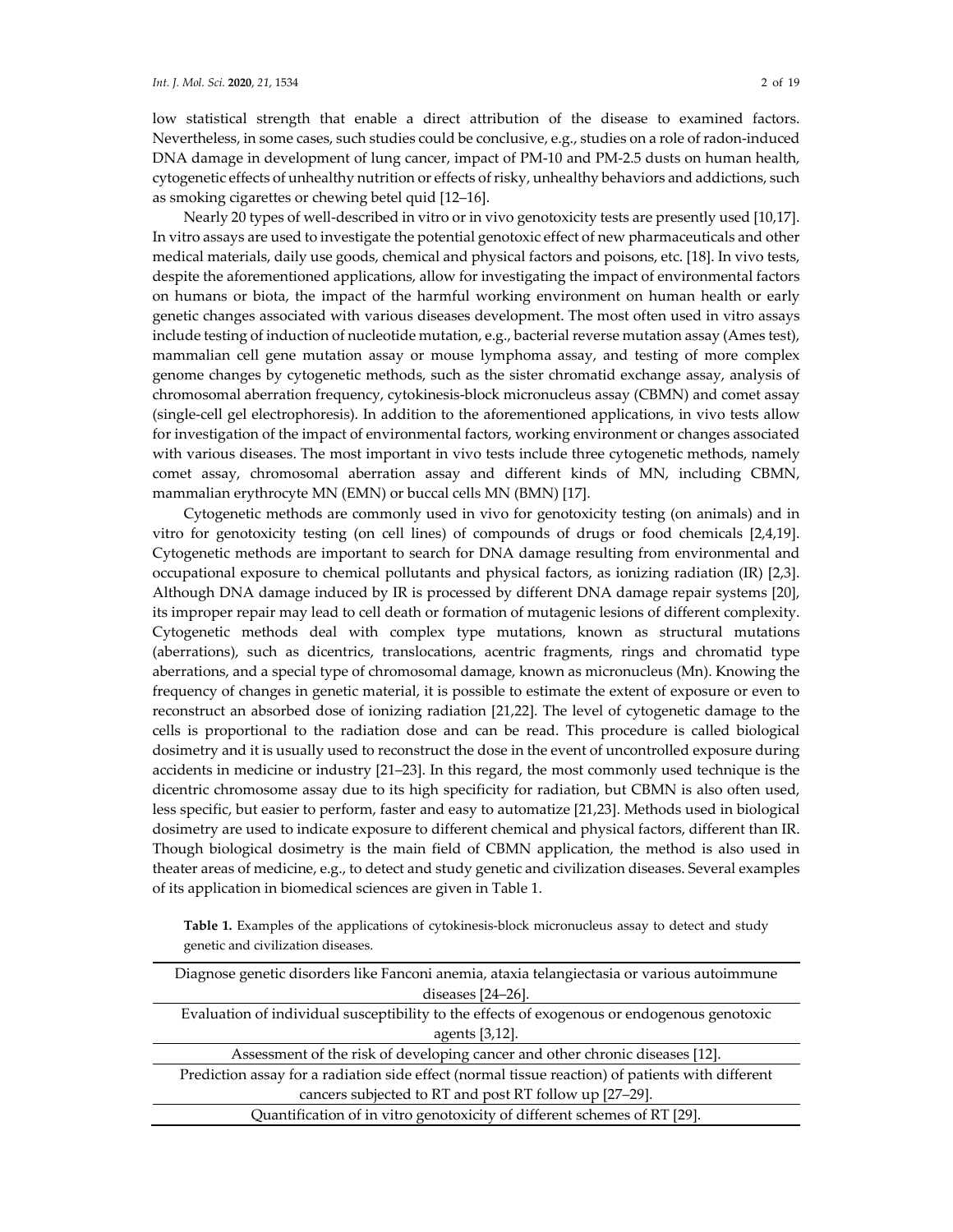#### **3. How Micronuclei are Formed?**

Mn is a small, chromatin containing round-shaped body visible in the cytoplasm of cells [6,30]. Mn is considered to be caused by DNA damage or genomic instability [31]. Mn can occur as a result of natural processes, such as metabolism or aging or can be induced by many environmental factors, hazardous habits and different diseases. The vast majority of factors giving origin to Mn are well recognized and described in literature [6,30–32]. The most often mentioned are listed in Table 2.

|  |  |  | Table 2. Possible origin of micronuclei. |
|--|--|--|------------------------------------------|
|--|--|--|------------------------------------------|

| Acentric chromosome fragments                                                                   |  |  |
|-------------------------------------------------------------------------------------------------|--|--|
| Acentric chromosome fragments result from unrepaired DNA strand breaks or misrepaired DNA       |  |  |
| strand breaks, DNA strand cross-links or adducts leading to chromosome or chromatid type        |  |  |
| aberrations, e.g., polycentric chromosomes usually accompanied with acentric fragments; [22,31- |  |  |
| 331.                                                                                            |  |  |
| Malsegregation of chromosomes                                                                   |  |  |
| A whole chromosome lagging behind during mitosis or numerical chromosome aberrations, as a      |  |  |
|                                                                                                 |  |  |

result of centromere dysfunction; kinetochore dysfunction, spindle dysfunction. Aging of women, when some chromosomes X are excluded from the nucleus [22,31–33].

#### **Dicentric chromosome breakage**

Polycentric chromosomes, when spread between opposite cells, may break in many pieces, giving rise to Mn or/and broken unprotected chromatid ends [31–34]. Unprotected chromatid ends are susceptible to different reorganization processes and can start breakage–fusion–bridge cycles [34], that give rise to Mn formation and are considered as one of the mechanisms of chromosome instability of cancer cells [34].

# **Chromosome instability**

Chromosome instability is a condition in which cells gain changes in their genome at a high rate. Chromosome instability is often displayed by pre‐neoplastic and cancerous cells, which usually show a high frequency of Mn [31,35]. It is accepted that Mn is a good indicator of chromosome instability [31].

# **Aggregation of double minutes (DB)**

DB are small acentric and telomere‐free extrachromosomal bodies composed of circular DNA [31,36,37]. They have been observed in many kinds of tumors including breast, lung, ovary, colon and neuroblastoma [36–38]. DB are the manifestation of genomic instability and recently they have been linked to chromothripsis phenomenon [39]. They carry multiple copies of amplified genes, usually oncogenes or genes involved in drug resistance. Many copies of DB can be found in a single cell often stuck to the chromosomes [40]. DB, when detached from chromosomes, can aggregate and form Mn [41].

### **4. Different Types of Micronucleus Assays**

Although all types of MN are based on the analysis of micronuclei frequency, they vary in terms of used cells and protocols. The summary is given in Table 3, followed by a more detailed description.

| <b>Type of Test</b>                                | <b>Cells Used</b>                                                                         | Purpose                                                                                          | <b>Short Characteristics</b>                                                                                                                            |
|----------------------------------------------------|-------------------------------------------------------------------------------------------|--------------------------------------------------------------------------------------------------|---------------------------------------------------------------------------------------------------------------------------------------------------------|
| Cytokinesis-block<br>micro-nucleus<br>assay (CBMN) | human, rodents,<br>rabbit, fish, dogs,<br>primates, etc.<br>lymphocytes or<br>cell lines. | • biomonitoring;<br>· biological<br>dosimetry;<br>$\bullet$ in vitro or in vivo<br>genotoxicity; | Mn is scored in binucleated<br>cells, where cytokinesis is<br>stopped by addition of<br>cytochalasin B. The most<br>popular in vitro and in vivo<br>MN. |

|  |  |  |  | <b>Table 3.</b> Types of micronucleus assays. |  |  |  |
|--|--|--|--|-----------------------------------------------|--|--|--|
|--|--|--|--|-----------------------------------------------|--|--|--|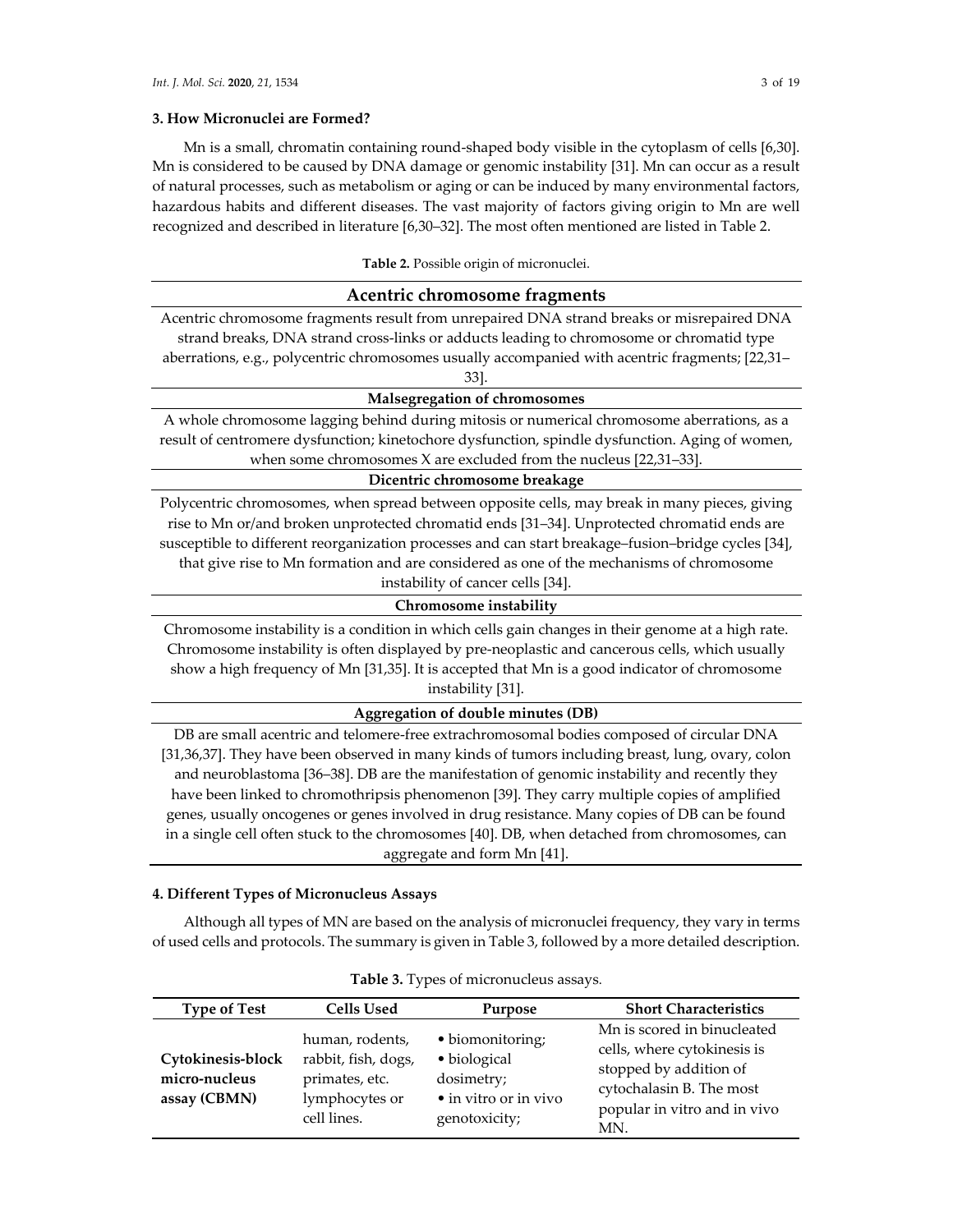|                                    |                                                                                  | · biological<br>experiments where<br>cytogenetic damage is<br>assessed.                                                                                                                                                                       |                                                                                                                                                                                                                                         |
|------------------------------------|----------------------------------------------------------------------------------|-----------------------------------------------------------------------------------------------------------------------------------------------------------------------------------------------------------------------------------------------|-----------------------------------------------------------------------------------------------------------------------------------------------------------------------------------------------------------------------------------------|
| Mammalian<br><b>Erythrocyte MN</b> | human, rodents,<br>rabbit, fish, dogs,<br>primates,<br>immature<br>erythrocytes. | • in vivo genotoxicity<br>of chemicals, drugs or<br>harmful condition;<br>· biomonitoring.                                                                                                                                                    | Test performed usually on<br>young rodents, but<br>biomonitoring of the human<br>population based on<br>peripheral blood is possible.<br>When performed in<br>peripheral blood erythrocytes<br>splenic selection must be<br>considered. |
| <b>Buccal MN</b>                   | human epithelial<br>buccal cells.                                                | • impact of nutrition;<br>lifestyle habits, such<br>as smoking and<br>drinking alcohol;<br>· genotoxic exposure;<br>· cytotoxic exposure;<br>• risk of accelerated<br>aging, certain types of<br>cancer and<br>neurodegenerative<br>diseases. | Incoming, little invasive in<br>vivo test. Suitable for<br>biomonitoring.                                                                                                                                                               |
| MN in other cell<br>types          | nasal mucosa<br>cells, urine-<br>derived cells.                                  | · biomonitoring;<br>• genotoxicity;<br>· prognosis of certain<br>cancers.                                                                                                                                                                     | Not very popular, although<br>there are new publications.                                                                                                                                                                               |

### *4.1. Cytokinesis‐Block Micronucleus Assay (CBMN)*

The most popular version of MN is the cytokinesis-block micronucleus assay (CBMN) [6,30] (Figure 1). Because Mn is visible only after cell division, the cytochalasin B that inhibits actin filaments polymerization and formation of contractile microfilaments is used to stop cytokinesis [42,43]. However, cytochalasin B does not stop karyokinesis, thus binucleated cells are formed with Mn present in their cytoplasm. The influence of cytochalasin B on cell proliferation and induction of Mn was discussed in the past [6,44]. The conclusion reached indicates that in most cases, the usage of cytochalasin B does not induce additional Mn, hence, the use of cytochalasin B is recommended [5,6,30,45–48]. This is of special importance when human lymphocytes are used, as their cell cycle may vary among individuals [4]. According to the mathematical model described by Fenech, MN with cytochalasin B applied to block cytokinesis is superior over MN without cytochalasin B because there are less false‐negative results when MN using cytokinesis block is used [49].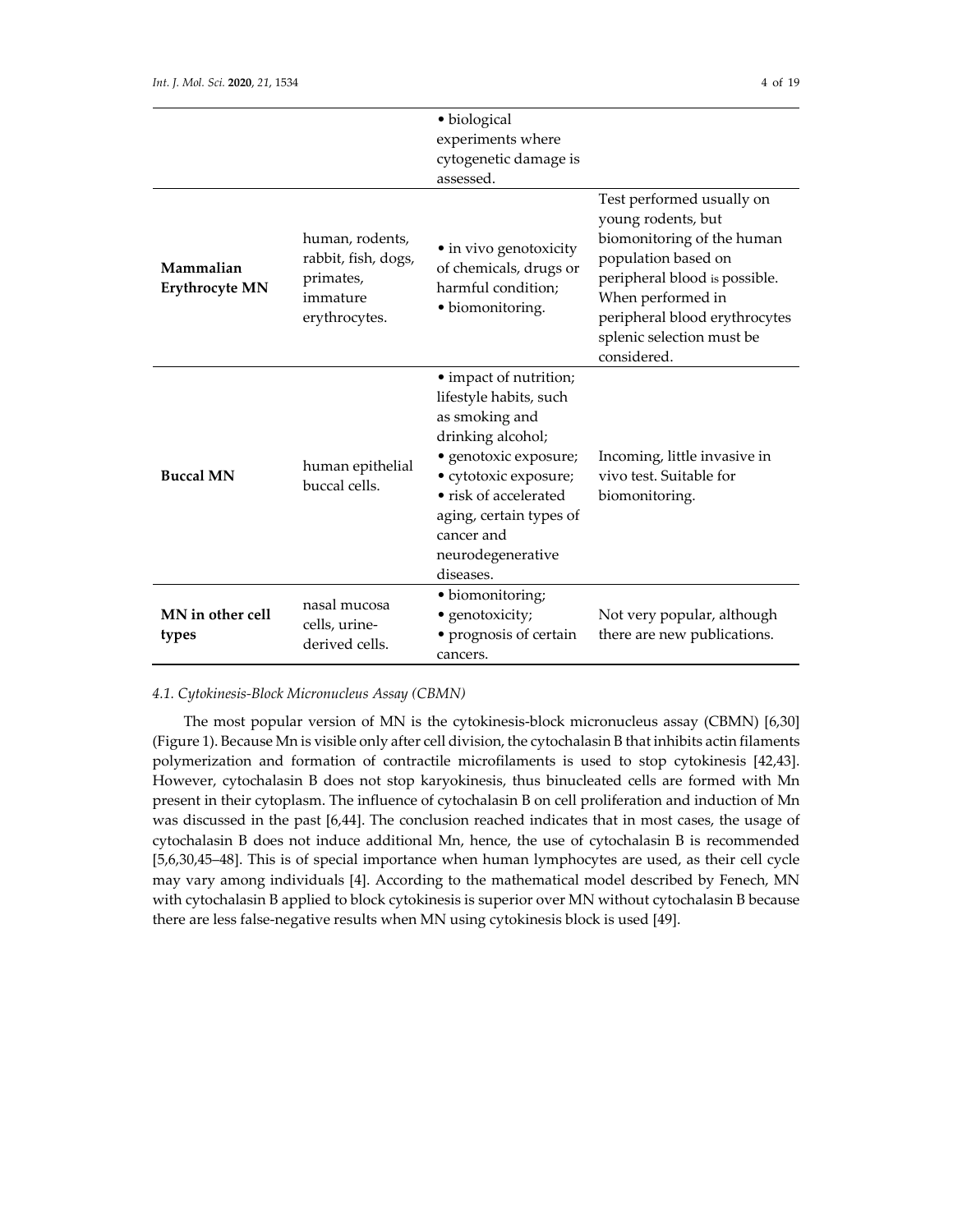



Figure 1. A principle of cytokinesis-block micronucleus assay. 1. Nucleus with damaged DNA. 2. Inhibition of cytokinesis by the addition of cytochalasin B. 3. The Mn frequency is scored in binucleated cells only. Upper part—control binucleated cells without Mn, lower part—two binucleated cells with 1 or 6 Mn visible in the cytoplasm.

The CBMN is prevalently performed on human peripheral blood lymphocytes to study in vivo formation of Mn for biomonitoring or biological dosimetry, however, can be performed on different lymphocytes of other species, e.g., rodents, fish, dogs, rabbits, monkey and apes or other cells of different origin [50–52]. The CBMN is also very often used on blood samples in vitro to study genotoxic effects of chemicals. [6,53–57]. The information about in vitro genotoxicity testing by MN is gathered, revised and systematized in the Organization for Economic Co-operation and Development (OECD) 487 Guideline [4].

The CBMN provides a comprehensive basis for in vitro investigating of the chromosome damaging potential of chemicals, noteworthy, both aneugenic (changes in the chromosome number in the cell caused by e.g., tobacco smoking, pesticides) and clastogenic changes (structural aberration caused e.g., by ionizing radiation; acridine yellow, benzene, ethylene oxide, arsene, phosphine) can be detected. According to the OECD guideline, cells should be are treated with chemical compounds in three different ways: cultured with cytochalasin B, cultured without cytochalasin B and cultured in the presence of exogenous metabolic activation system, usually prepared from the liver of rodents (S9 fraction). It is impossible to enumerate all applications of the CBMN. The most important applications of CBMN have already been described, but several more are mentioned in Table 4.

| basic research on DNA damage and repair [58,59];                                                  |
|---------------------------------------------------------------------------------------------------|
| radiosensitivity studies of various groups, whether healthy or with genetic disorders [24,60-62]; |
| attempts to link the radiosensitivity with the radiation reaction of normal tissues in persons    |
| undergoing radiotherapy [63,64];                                                                  |
| predictive tests of neoplastic disease [60,65,66];                                                |
| characterizations of cytogenetic damage during chemo- and radiotherapy [67,68];                   |
| biomonitoring of the environment or occupational exposure [32,69-71].                             |
|                                                                                                   |

|  | Table 4. Application of CBMN. |  |
|--|-------------------------------|--|
|--|-------------------------------|--|

CBMN disorders characterization‐occupational exposure, although in the basic version of the assay only Mn are scored, the assay can be extended by scoring other biomarkers, as nucleoplasmic bridges, nuclear buds, nuclear blebs, necrotic and/or apoptotic cells [32]. This type of the assay, called CBMN cytome assay, gives additional information about DNA damage and its repair, cytostasis and cytotoxicity [72].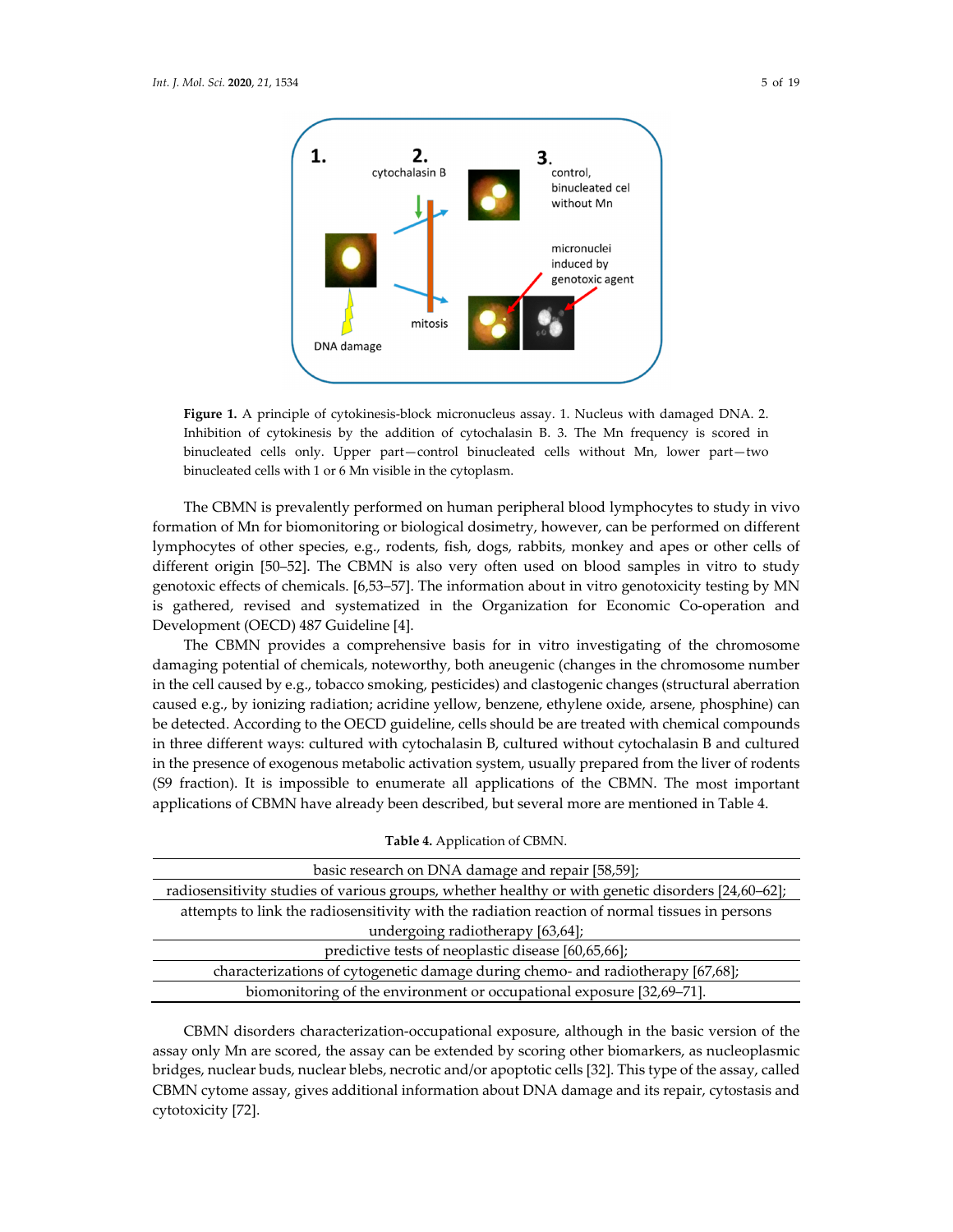#### *4.2. Erythrocyte Micronucleus Assay–the Most Popular In Vivo MN*

Erythrocyte micronucleus assay (EMn) was initially performed on immature erythrocytes from bone marrow of young mice and rats [73]. The disadvantage of the assay is that bone marrow examination entails sacrificing rodent life. In addition, potentially confounding factors, such as other nucleated cells (must cells, granulocytes or different types of lymphocytes), are present in the bone marrow [74]. EMn was also performed on cellular material taken from human bone marrow to determine cytogenetic damage after radio‐ and chemotherapy [75–78].

Due to the high invasiveness of the method, an alternative approach was developed, based on assessing the frequency of Mn in immature erythrocytes in peripheral blood [1,79]. During maturation, erythrocyte precursor cells lose their nuclei, however, retain Mn formed during the nucleated stage [2]. Immature erythrocytes (also called reticulocytes or polychromatic erythrocytes) can be easily recognized from the mature erythrocytes because they still contain RNA in their cytoplasm [1]. In bone marrow, immature erythrocytes constitute about 50% of all erythrocytes [80,81].

Human erythrocyte precursor cells present in the long bone marrow of control specimens contain nuclei, likely as a result of environmental or occupational exposure or genetic factors (Figure 2). Immature erythrocytes arising from the precursor cells also contain Mn, however, they represent only a few percent of all erythrocytes in peripheral blood [81]. Though frequency of Mn in immature erythrocytes is significantly higher than in mature erythrocytes [1], splenic selection, a process that effectively removes micronucleated erythrocytes from peripheral blood, significantly reduces the frequency of Mn. Splenic selection occurs in rats and humans, also in mice, but to a lesser extent [74,82]. Therefore, in humans, the MN in immature erythrocytes is carried out only on individuals with the spleen removed [13,83]. To increase the assay reliability, the MN in immature erythrocytes in peripheral blood has been automated and is carried out by flow cytometry. With this technique, hundreds of thousands of cells can be analyzed in a reliable time, which allowed overcoming problems with low number of cells available for analysis and Mn splenic selection. Flow cytometry aided scoring of Mn in erythrocytes was validated both in rodents and humans [82,84,85].



**Figure 2.** Mammalian erythrocyte micronucleus assay. (1). Immature erythrocyte in bone marrow contains nucleus and RNA in its cytoplasm. When DNA damage is induced in vivo, micronucleus can arise in the nucleated erythrocyte. When nucleus is excluded during erythrocyte maturation the micronucleus stays in the cytoplasm. (2). In bone marrow, immature erythrocytes consist of around 50% of all erythrocytes. Occasionally these immature erythrocytes may contain Mn. (3). Sometimes the immature erythrocytes are released to peripheral blood, where they constitute less than 5% of all erythrocytes. The immature erythrocytes in blood can be recognized due to their specific surface receptors or RNA content. Flow cytometry technique makes the EMn feasible in peripheral blood of rodents and humans.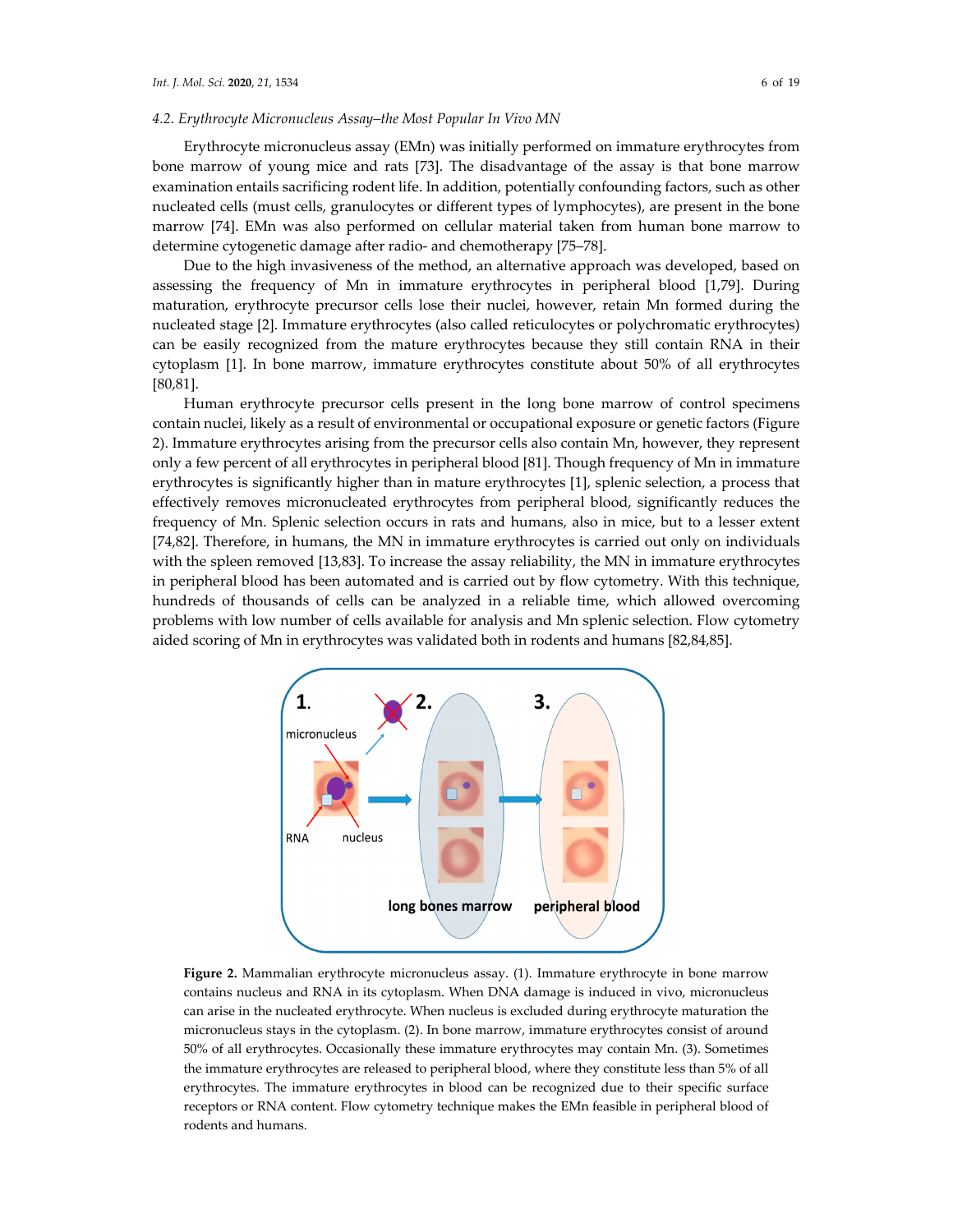### *4.3. Buccal MN (BMm)–Mature but Underused Assay*

Although BMm has been used for about 40 years, it seems that only in recent years it gains more interest. The first publications describing this test appeared in the 1980s [86,87]. However, the first publication of the operational protocol in Nature Protocols falls within the last 10 years, after harmonization of the assay by the international HUMNxl group [88,89]. Mn arise in dividing basal cells of oral epithelium but are observed in differentiated cells in the keratinized layer at the buccal surface [90,91]. In addition to Mn, several other cytogenetic biomarkers, including those related to cell death, can be analyzed, which gives more information of the origin of DNA damage, cytostasis and cytotoxicity, somehow analogous to the CBMN cytome assay mentioned earlier [88,91]. This approach was also called the buccal micronucleus cytome (BMCyt) assay [88,91,92].

Mn in the buccal cells are formed in the organism, in rapidly dividing buccal epithelial tissue (Figure 3). Although cells from the oral cavity are exposed to genotoxic or cytotoxic factors by inhalation and food intake to a greater extent than peripheral blood lymphocytes, the background frequency of Mn in buccal cells is very low [93,94]. On the other side, patients undergoing head and neck radiotherapy may serve as a positive control, although some ethical issues must be considered*,* as in their case the collection of material is more problematic due to lesions and inflammation of the oral mucosa [88,95]. The BMm was used to investigate the impact of nutrition, lifestyle factors (as smoking, drinking alcohol or betel chewing), genotoxin and cytotoxin exposure. Interestingly*,* correlation was found between the frequency of Mn in buccal cells and increased risk of accelerated aging, certain types of cancer and neurodegenerative diseases [92,96].

BMn seems to be advantageous over other types of MN to study how genotoxic factors affect organisms by inhalation. It is the only method capable to show genotoxic effects of moderate concentrations of radon, as those that are met in unventilated rooms, basements or caves [14,97]. Moreover, the sensitivity of BMn allowed also to show genotoxic effects of work in healthcare, where staff was exposed to very low doses of radiation [98]. BMn is gaining popularity and probably will become a standard cytogenetic test, especially since it is minimally invasive, easy to perform, and cell samples are taken from the oral cavity.



**Figure 3.** Buccal micronucleus assay. (1) Mn are induced in vivo by genotoxic agents in rapidly dividing buccal epithelial tissue. Epithelial cells differentiate and move towards outer layer of oral mucosa. (2) Mn frequency can be estimated in smears of exfoliated buccal cells.

### *4.4. Other Types of MN*

Occasionally, the MN is also performed on cells other than lymphocytes, fibroblasts and buccal cells, such as nasal mucosa cells or urine‐derived cells [99–101]. Both the test objectives and the method of performance remain similar to CBMN or BMn, but these tests have not gained much popularity, so far.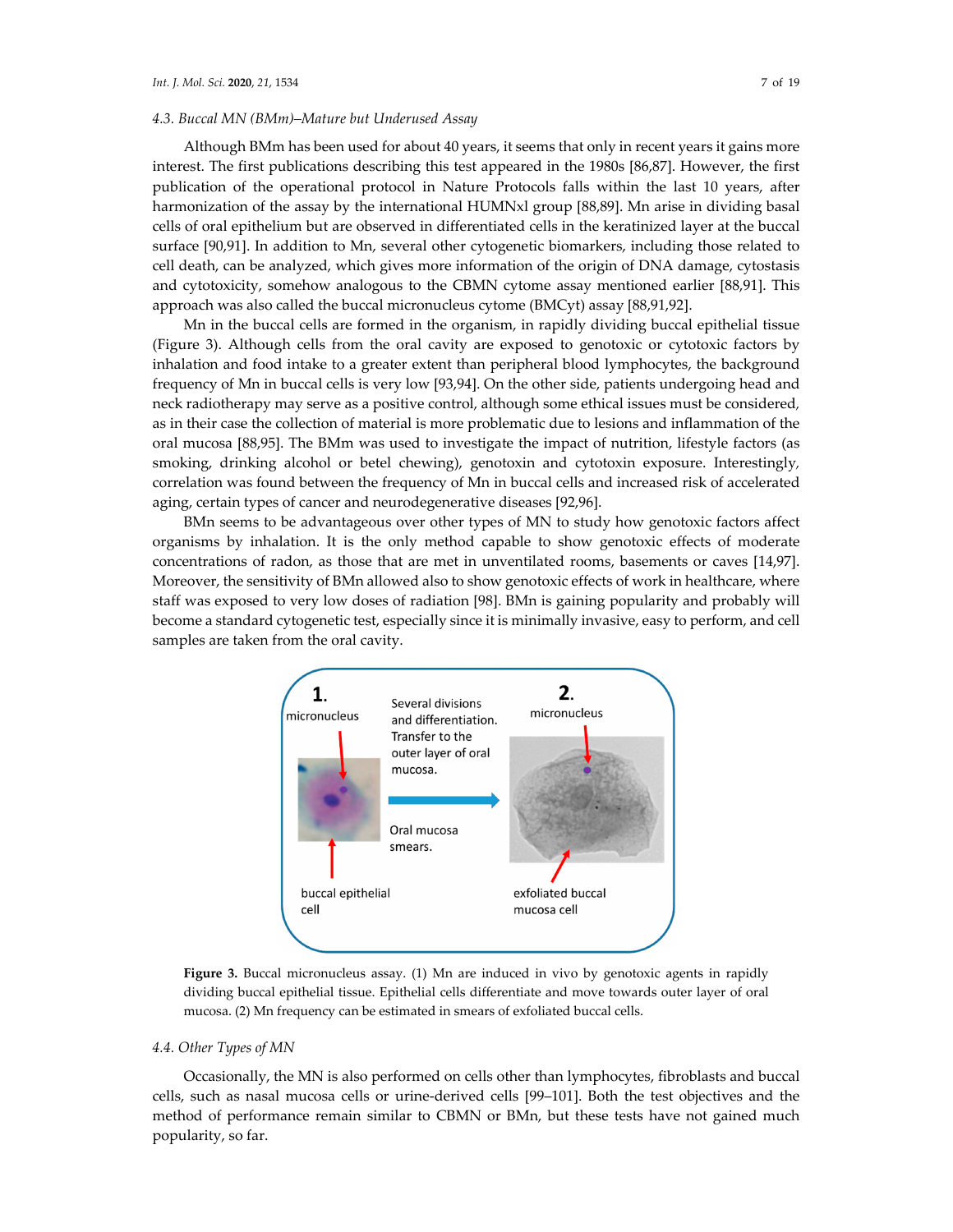#### **5. Visibility by International Organization**

The future application of the assay gains more interest since its recognition by international protection, normalization and scientific organizations, such as International Atomic Energy Agency (IAEA) [21] and biological dosimetry network "Running the European Network of Biological and retrospective Physical dosimetry" (RENEB), both considering MN as a fine biodosimetry method [102] or OECD and International Organization for Standardization (ISO), which issued the standards of how to use the MN in genotoxicology and biological dosimetry, respectively [2,4,103]. Finally, the International Human Micronucleus Project (HUMN), which is the biggest database of results of MN in lymphocytes and buccal cells, was established [96].

The IAEA has always considered biological dosimetry, including MN, as an important component of the radiation protection system. Under its auspices, subsequent editions of textbooks on this issue were developed in 1986, 2001 and most recently in 2011 [22,104,105]. Recent publication: "Cytogenetic Dosimeters: Applications in preparedness for and Response to Radiation Emergencies", in EPR‐Biodosimeters counts over 200 pages and contains 350 references, which makes it the most comprehensive compendium of knowledge about biological dosimetry techniques, so far [22]. In addition, the IAEA prepared a series of reports on accidents involving radiation exposure that happened worldwide, with a thorough analysis of what had happened, why and what conclusions could be drawn for the future. In some of these accidents, the CBMN was used to estimate the radiation dose [106].

The IAEA supports the development and sustainability of biological dosimetry methods in member states counties. This is realized by, among others, so-called coordinated research activities (CRAs), which aim at acquisition and dissemination of new knowledge and technology generated through the use of nuclear science, radiation and isotopic techniques [107]. In 2017, the new CRA titled: "Applications of biological dosimetry methods in radiation oncology, nuclear medicine, diagnostic and interventional radiology" (MEDBIODOSE) was launched [108]. The goal of this CRA is to prove the feasibility of biological dosimetry methods in relation to the effects of medical procedures involving ionizing radiation and their improvement. The CBMN is considered as one of the most valuable assays for this purpose and is being used in 7 out of 39 subprojects, covering such topics as, biological dosimetry for individually tailored patients' treatment, biological dosimetry for genotoxicity assessment, prediction of radiation toxicity of normal tissue by ex vivo irradiation or by in vivo biomarkers, and use of CBMN in cancer risk prediction [29].

The European biodosimetry network RENEB was created as the result of two projects: MULTIBIODOSE and RENEB focused on the implementation of cytogenetic tests in Europe [55,102]. In the frame of the MULTIBIODOSE project, CBMN was harmonized at partner's laboratories and the automatic and semi‐automatic versions of the assay was successfully validated [55]. It was proven that the semi-automatic version of the assay gives results as good as manual scoring. Its continuation, the RENEB project has proved that CBMN can be used in a mass radiation exposure scenario giving results in a reasonable time [109]. Various types of interlaboratory comparisons were carried out, testing individual methods of biological dosimetry and reaction of laboratories to network activation. The capability of biological dosimetry in Europe was also estimated, calculated as the number of samples possible to analyze in the given time [110]. Since RENEB cooperates with biological dosimetry networks in Canada, South America, Japan and Asia, an international sample exchange is possible (and was tested) [111,112], the first step to the global biological dosimetry network.

CBMN is present also in the area of interest of organizations issuing standards on the use of research methods in various aspects of everyday life and industry, such as OECD or ISO [2,4,103]. Their technical documents and/or standards are the basis for method accreditation, theoretically guaranteeing that the laboratories performing tests according to these documents receive objectively correct results, comparable to other accredited laboratories. As far as MN is concerned, the OECD has issued two Technical Guides: "474 OECD Guideline for the Testing of Chemicals, Mammalian Erythrocyte Micronucleus Test" and "OECD Library Test No. 487 OECD Guidelines for the Testing of Chemicals, In Vitro Mammalian Cell Micronucleus Test" [2,4], both dedicated to laboratories examining the genotoxicity of drugs and chemicals in vivo and in vitro. It has to be emphasized that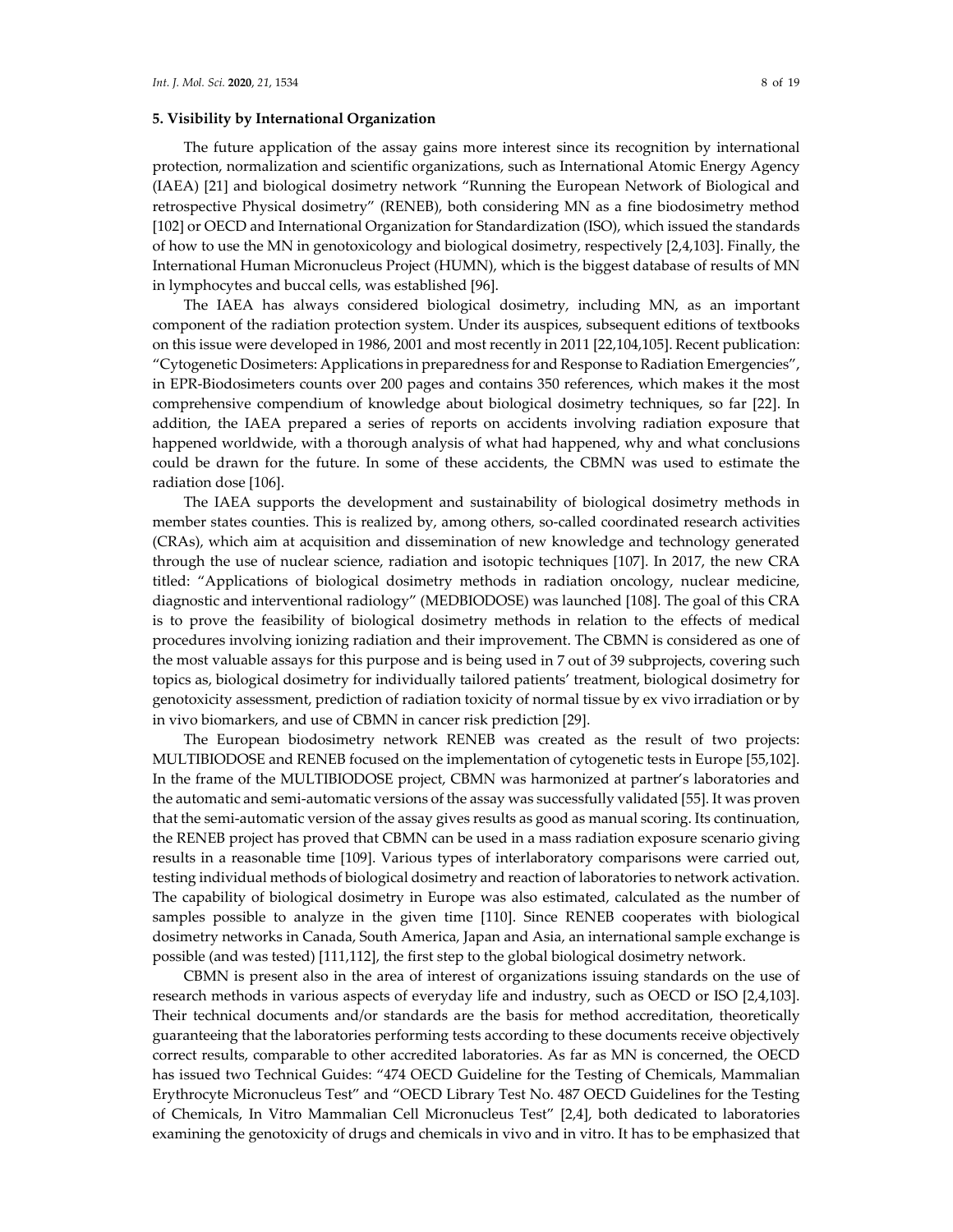genotoxicity studies are an important part of human clinical trials of new medicaments [82]. In turn, ISO issued the ISO 17099:2014 standard "Radiological protection—Performance criteria for laboratories using the cytokinesis block micronucleus (CBMN) assay in peripheral blood lymphocytes for biological dosimetry" [103].

The HUMN project (www.humn.org) was founded in 1997 to coordinate worldwide research efforts aimed at using MN to study DNA damage in the human population [31,96]. For 15 years, several goals have been achieved: 130 laboratories that published papers on the MN assay were identified and 42 of them were cooperating in HUMN, CBMN protocol and scoring criteria were standardized and the connection between the level of Mn and age, gender and smoking status was established. In addition, the median control level of 6.5 Mn per 1000 binucleated cells was found for CBMN in a database of 7000 donors. The prospective study with the same data indicated that increased Mn frequency is associated with the cancer risk.

In 2007, the HUMN project coordinating group decided to launch a new project considering BMN and the project was called HUMNXL, as Mn are scored in buccal eXfoLiated cells [96]. The questionnaire was sent to 188 laboratories all over the world, based on issued publications using BMN. Fifty‐eight laboratories decided to cooperate in the project and a database of more than 5000 subjects was collected. BMN protocol and scoring criteria were established. Factors as age, gender and smoking, which can change the control level of Mn was considered. The control level of Mn in the buccal cells is as low as 1.1/1000 cells (95 % CI 0.70–1.72), but to reduce the variability of Mn mean estimates, it is recommended to score 4000 cells (instead 2000, as it is usually done) [94,96]. The interlaboratory comparison had been done and proved that participants correctly recognized samples from persons who had undergone RT, based on frequency of Mn, nuclear buds and differentiated binucleated cells [95].

#### **6. Automation of MN**

MN is reliable but a laborious and time‐consuming method. One of the ways to speed up the results acquisition is its automation. At the same time, automation increases the reliability of the assay, minimalizing a bias associated with different recognition of Mn by different scorers, different levels of experience and fatigue. Moreover, automation increases the statistical certainty of the results, enabling analysis of a larger number of cells, several thousand or even tens of thousands instead of one, two thousand analyzed in the classic version of the assay [53]. Automation is expected to give higher accuracy and allowed to survey effects on the low observable level, not possible with the manual scoring [82]. However, according to Rodrigues [53], the existing automatic micronucleus scoring systems on microscope slides or by flow cytometry experience technical problems and do not fully meet the requirements of rapid biological dosimetry with a large number of samples to be analyzed.

### *6.1. Automatic/Semiautomatic Scoring by Microscope Aided Systems*

Attempts to automate CBMN have been made many times [113,114]. In our subjective opinion, the analysis of microscopic preparations using the image analysis system Metafer (Metasystems, Germany) [115,116] has gained the greatest popularity so far. The system is commercially available (https://metasystems‐international.com/). It consists of a motorized microscope, a CCD camera and a computer program that captures pictures of the preparation and searches for double-nucleated cells with or without Mn (Figure 4). The advantage of the program is that it creates a gallery of pictures and allows the researcher to relocate them on a microscope slide to verify the results obtained by the system. The program was used by most participants of the RENEB project, which proved that reconstruction of the radiation dose using automatic or manual counting gave similar results [55]. The program shortens the analysis of preparations by at least 4 times, allowing scoring 2000 cells in 30–40 min instead of 1000 cells in 2 h for manual counting. The software is suitable for Mn analysis for biological dosimetry, but equally well can be used in in vitro tests carried out according to the OECD 487 Guideline.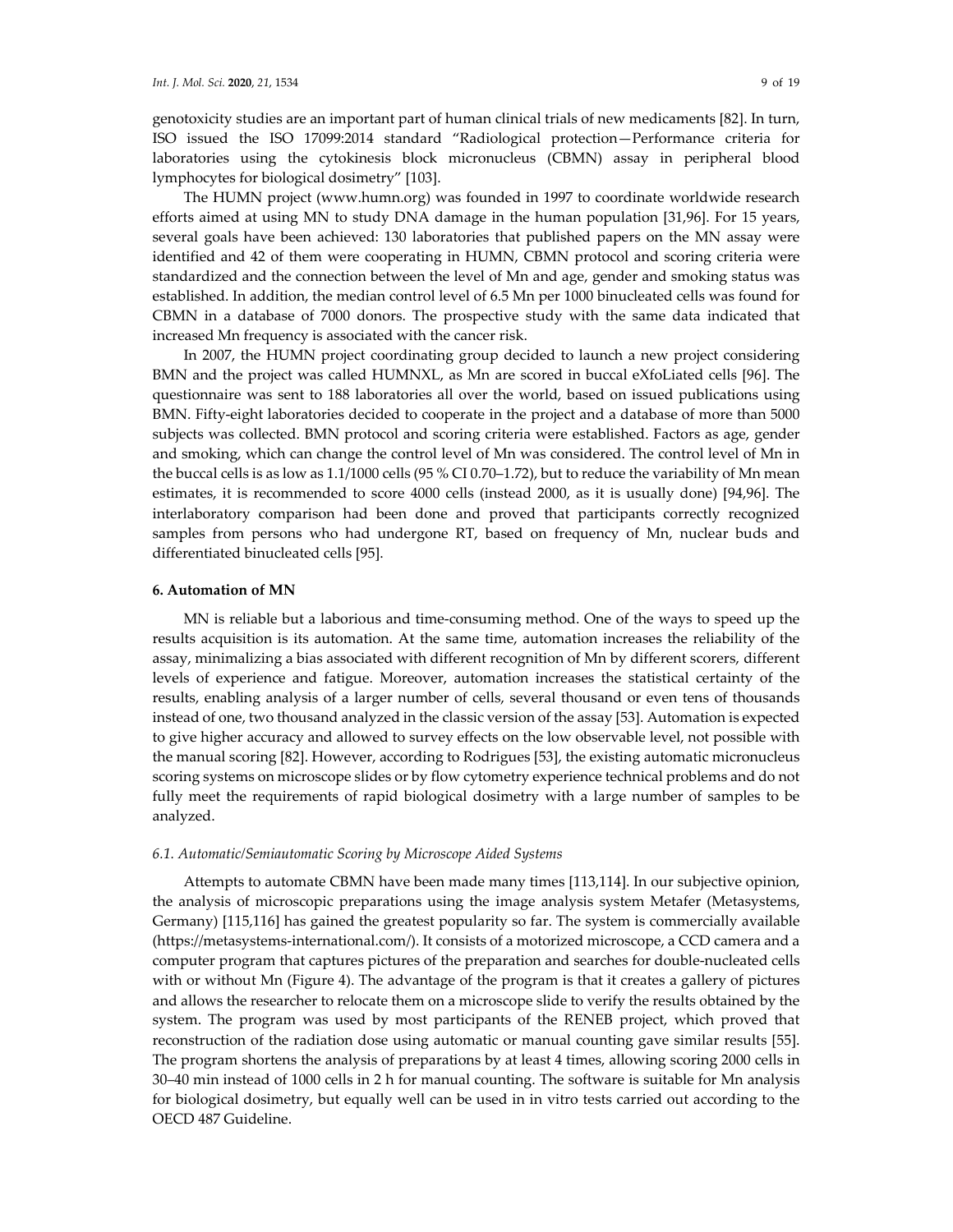

**Figure 4.** Automatic/semiautomatic scoring by microscope aided systems (Metasystems). (1) Nuclei of cytokinesis‐block cells are visible. System recognizes binucleated cells when both nuclei are the same size and they are in proximity to each other. (2) Motorized microscope with image analysis system safe galleries of binucleated cells and recognize Mn in an automatic manner. (3) Gallery of binucleated cells. Mathematical algorithms to recognize binucleated cells implemented in Metasystems has been used many times with good results [55,115,116]. (4) Each cell from the gallery can be localized and e.g., false positive Mn can be verified in high magnification. Such semiautomatic scoring gives better results than automatic scoring.

Microscope aided systems of scoring Mn face several challenges. To perform automated slide‐ scoring, the cells must be fixed in the mixture of methanol and acetic acid and left for several hours or overnight to dry out [117,118]. This implicates delay in gaining results. Another problem is that to perform a fine automatic analysis of slides, good quality images and the appropriate density of cells are necessary [117,119]. Both too low and too high number of cells increase false Mn positive scores [116,118]. Finally, only the nuclei are stained on the preparation, not cytoplasm [53]. This leads to the situation that only possible recognition of mononucleated, binucleated and polynucleated cells is achieved by mathematical algorithms.

### *6.2. Flow Cytometry and Imaging Flow Cytometry Aided Mn Scoring*

Besides the microscopic analysis of binucleated cells, attempts had been made to use a flow cytometry method to analyze the frequency of Mn in lymphocytes or other nucleated cells [120,121]. However, the method faces two major obstacles. First, the cells must be lysed because micronuclei are only recognized base on their size. Objects smaller than cell nuclei are gated, but it is uncertain whether these are not debris or apoptotic bodies or necrosis residues [120,122]. Secondly, cytochalasin B is not used in this kind of test because the cells are lysed and thus binucleated cells cannot be analyzed. This approach might underestimate the number of Mn [123].

Problems encountered when using automated slide‐scoring systems or flow cytometry are solved by the imaging flow cytometry (IFC) method that is claimed to be a combination of flow cytometry with automatic cell image analysis [53]. The system analyzes the cells flowing individually through the lasers beam, and in the meantime, every object in the solution is photographed. Based on the pictures, objects as mononucleated, binucleated, polynucleated cells, Mn, nuclear bridges and nuclear buds, as well as apoptotic bodies can be recognized. The high throughput is one of the system features [53].

#### *6.3. Automatization of EMn*

EMn has been automatized by using the automated analysis of images of microscopic preparations or flow cytometry [82,124,125]. The analysis of microscopic slides is described above, thus here we will briefly describe the use of a flow cytometry technique. The method allows analysis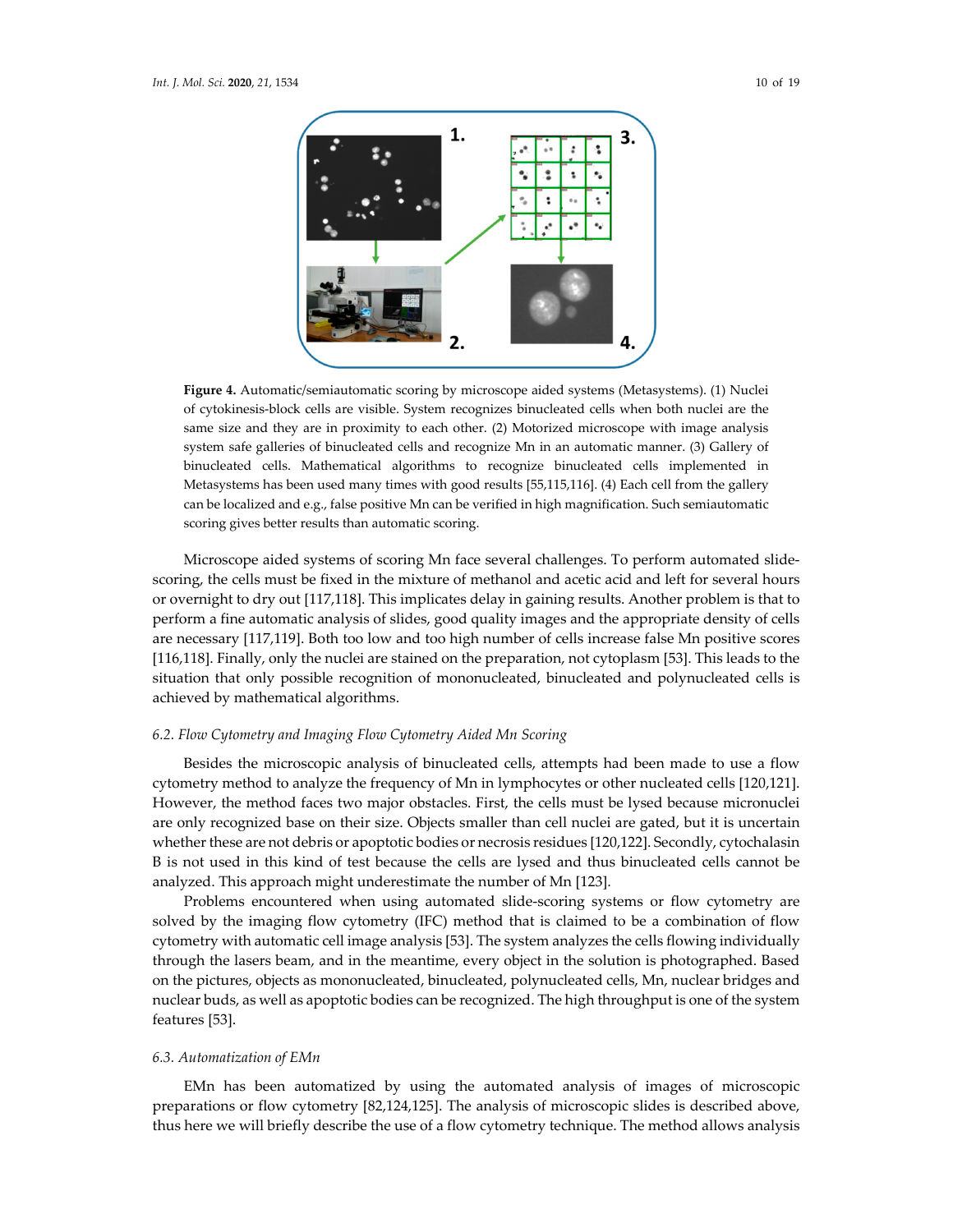of both columns fractionated bone marrow and peripheral blood samples [126,127]. Cells are stained simultaneously with propidium iodide/Hoechst and anti-CD71 antibody (transferrin receptor characteristic for immature erythrocytes) and anti‐platelet‐specific antibody (anti‐CD61), both differentially labeled with fluorochromes. Single, unaggregated cells are gated, excluding those exhibiting anti-platelet associated fluorescence. Then, CD-71 positive cells are recognized and Mn stained with propidium iodide/Hoechst are scored. The method has been transformed into a commercially available kit format (e.g., In vitro MicroFlow, Litron Laboratories, Rochester, NY, USA). The assay has been widely used [128,129]. It has been investigated and validated for different species samples (mice, rats, human) by The Collaborative Study Group of the Japanese Environmental Mutagen Society [130,131]. The assay is important for human population studies because performing it in blood samples makes it not invasive when compared with bone marrow sampling. Automation made the blood erythrocytes examination feasible and it is possible to consider the damage found in human blood, as an index of damage in the bone marrow.

#### **7. Chromothripsis**

Chromothripsis phenomenon—massive changes in the genetic material—hundreds of rearrangements, confined to single or a few chromosomes are important in cancer and congenital diseases development and perhaps in rapid karyotype evolution [39,132–134]. A chromothripsis has been found in 2–3% of cancers of all types including 25% of bone cancers and 18% of late‐stage neuroblastoma [39,133–139]. It is suggested that chromothripsis may be the result of one catastrophic event of massive breakage closely followed by rearrangements and repair processes [140,141]. The mechanisms involved and the meaning of phenomena are not fully understood, but the most accepted model of how chromothripsis can be confined to the single chromosome of the chromosome arm is the Mn model [135,142].

Mn has been considered as a result of induction of different kind of DNA damage and a good indicator of chromosomal instability which is always present in pre-cancer cells [30–33,72]. The replication machinery and DNA repair are impaired in Mn, which in a short time leads to extensive DNA damage [31,142]. Then, if the Mn is included in the cell nucleus again there is a lot of rearranged chromosome material integrated, in most cases derived from a single chromosome and chromothripsis can be initiated. The traditional view of Mn faith is that cells bearing Mn are doomed to death in a close future, after few division latest, as a result of chromosome instability [123], or Mn themselves can be extruded out of the cells [35]. Novel experiments utilizing long‐term live‐cell imaging show that Mn can be incorporated to the daughter cells during mitosis and stably remains in cytoplasm [142–144]. Then, Mn material sometimes is reincorporated to the arising nucleus, which was revealed e.g., by photoactivation of micronuclear chromatin [30,142]. Chromothripsis phenomenon changes traditional thinking about Mn as a passive depiction of genetic material damage processes to the active players in formation of DNA lesions [31].

#### **8. Conclusions**

There are obvious reasons to think that Mn is important for future use as one of the mostreliable, well established and feasible genotoxicity tests [2–4,96]. BMn (described in more detail in Chapter 4) will gain more importance, as a convenient and reliable biomonitoring test, which in the most exposure scenario may be more sensitive than the standard CBMN. The MN is easy to automate, works to fully automatize the method, has been carried out for some time on at least 3 major platforms: automated slide‐scoring, flow cytometry and imaging flow cytometry. Certainly, further attempts will be made to determine the relationship between the phenomenon of Mn formation and the development of cancer.

**Author Contributions:** SS., I.B. and M.K. wrote the manuscript, revised and prepared the final version. SS prepared figures and drawings. All authors have read and agreed to the published version of the manuscript.

**Funding:** This research was funded by statutory funding of INCT and IRH.

**Conflicts of Interest:** The authors declare no conflict of interest.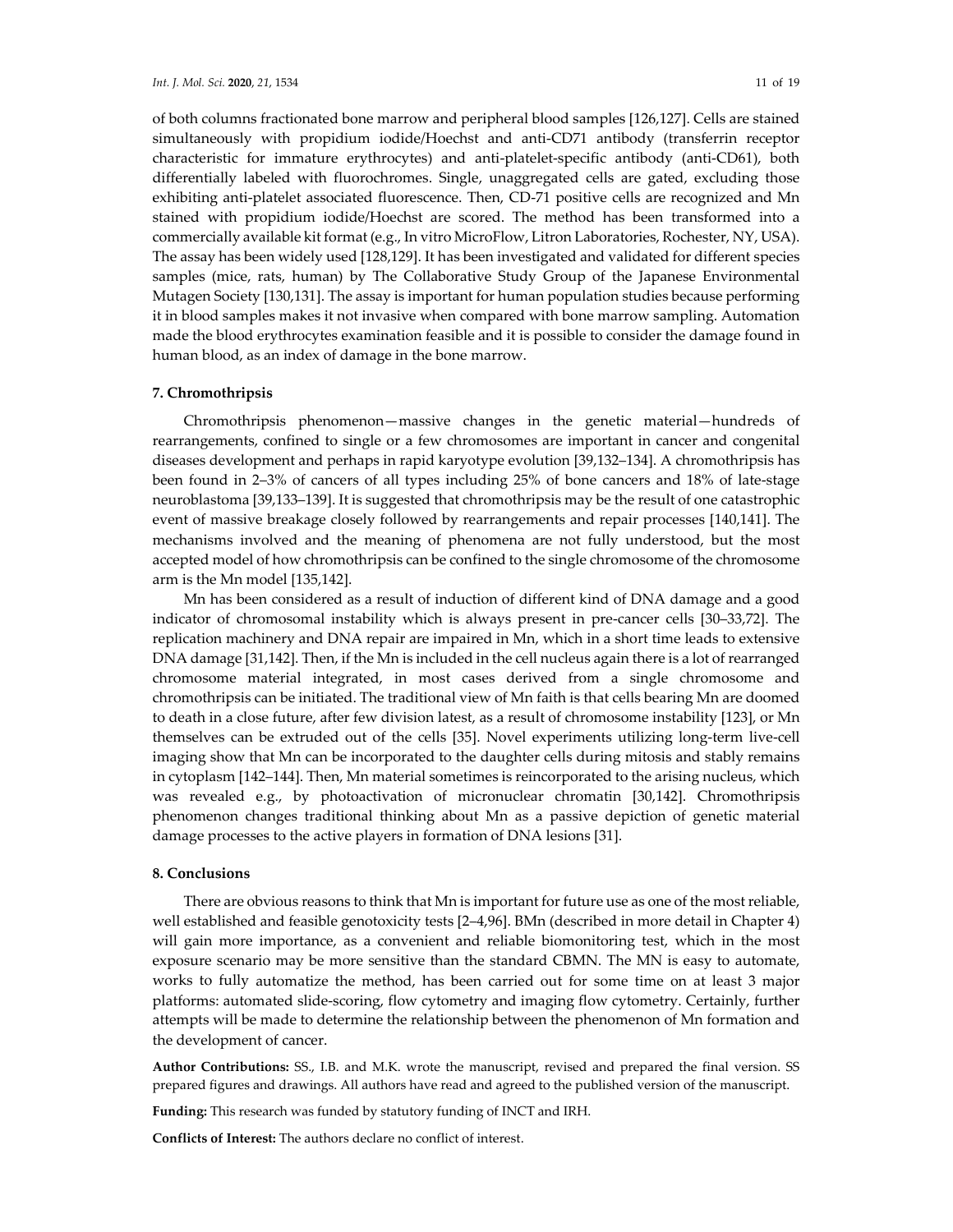#### **Abbreviations**

| BMn          | Buccal cells micronucleus assay;                                                |
|--------------|---------------------------------------------------------------------------------|
| <b>CBMN</b>  | Cytokinesis-block micronucleus assay;                                           |
| <b>CRA</b>   | Coordinated Research Activities;                                                |
| DB.          | Double minutes;                                                                 |
| EMn          | Mammalian erythrocyte micronucleus assay;                                       |
| <b>HUMN</b>  | International Human Micronucleus Project;                                       |
| IAEA         | International Atomic Energy Agency                                              |
| <b>ISO</b>   | International Organization for Standardization;                                 |
| IR           | Ionizing radiation;                                                             |
| Mn           | Micronucleus, micronuclei;                                                      |
| ΜN           | Micronucleus assay;                                                             |
| <b>OECD</b>  | The Organization for Economic Co-operation and Development;                     |
| <b>RENEB</b> | Running the European Network of Biological and retrospective Physical dosimetry |
| RT.          | Radiation therapy, radiotherapy;                                                |

#### **References**

- 1. Heddle, J.A..; Fenech, M.; Hayashi, M.; MacGregor, J.T. Reflections on the development of micronucleus assays. *Mutagenesis* **2011**, *26*, 3–10. doi:10.1093/mutage/geq085.
- 2. OECD, Test No. 474: Mammalian Erythrocyte Micronucleus Test, OECD Guideline for the Testing of Chemicals, Section 4, OECD publishing, Paris, **2016,** https://doi.org/10.1787/9789264264762‐en. (URL (accessed on 20 February 2020).
- 3. Kirsch‐Volders, M.; Fenech, M.; Bolognesi, C. Validity of the Lymphocyte Cytokinesis‐Block Micronucleus Assay (L‐CBMN) as biomarker for human exposure to chemicals with different modes of action: A synthesis of systematic reviews. *Mutat. Res. Genet. Toxicol. Environ. Mutagen.* **2018**, *836,* 47–52. doi:10.1016/j.mrgentox.2018.05.010.
- 4. OECD, Test No. 487: In Vitro Mammalian Cell Micronucleus Test, OECD Guideline for the Testing of Chemicals, Section 4, OECD publishing, Paris, **2016,** https://doi.org/10.1787/9789264264861‐en. (accessed on 20 February 2020).
- 5. Fenech, M. The advantages and disadvantages of the cytokinesis‐block micronucleus method. *Mutat. Res*. **1997**, *392*, 11–18.
- 6. Fenech, M. The in vitro micronucleus technique, *Mutat. Res.* **2000**, *455*, 81–95.
- 7. Nersesyan, A.; Fenech, M.; Bolognesi, C.; Mišík, M.; Setayesh, T.; Wultsch, G.; Bonassi, S.; Thomas, P.; Knasmüller, S. Use of the lymphocyte cytokinesis‐block micronucleus assay in occupational biomonitoring of genome damage caused by in vivo exposure to chemical genotoxins: Past, present and future. *Mutat. Res.* **2016**, *770*, 1–11. doi:10.1016/j.mrrev.2016.05.003.
- 8. Maluf, S.W.; Mergener, M.; Dalcanale, L.; Costa, C.C.; Pollo, T.; Kayser, M.; da Silva, L.B.; Pra, D.; Teixeira, P.J. DNA damage in peripheral blood of patients with chronic obstructive pulmonary disease (COPD). *Mutat. Res.* **2007**, *626, 180–184.* doi:10.1016/j.mrgentox.2006.10.002.
- 9. Migliore, L.; Coppedè, F.; Fenech, M.; Thomas, P. Association of micronucleus frequency with neurodegenerative diseases. *Mutagenesis* **2011**, *26*, 85*–*92. doi:10.1093/mutage/geq067.
- 10. Ladeira, C.; Smajdova, L. The use of genotoxicity biomarkers in molecular epidemiology: Applications in environmental, occupational and dietary studies. *AIMS Genet.* **2017**, *4,* 166*–*191. doi:10.3934/genet.2017.3.166.
- 11. Turkez, H.; Arslan, M.; Ozdemir, O. Genotoxicity testing: Progress and prospects for the next decade. *Expert. Opin. Drug Metab. Toxicol.* **2017**, *13*, 1089*–*1098, doi:10.1080/17425255.2017.1375097.
- 12. Bolognesi, C.; Bruzzi, P.; Gismondi, V.; Volpi, S.; Viassolo, V.; Pedemonte, S.; Varesco, L. Clinical Application of Micronucleus Test: A Case‐Control Study on the Prediction of Breast Cancer Risk/Susceptibility. *PLoS ONE* **2014**, *9*, 1*–*18, doi:10.1371/journal.pone.0112354.
- 13. Smith, D.F.; MacGregor, J.T.; Hiatt, R.A.; Hooper, N.K.; Wehr, C.M.; Peters, B.; Goldman, L.R.; Yuan, L.A.; Smith, P.A.; Becker, C.E. Micronucleated erythrocytes as an index of cytogenetic damage in humans: Demographic and dietary factors associated with micronucleated erythrocytes in splenectomized subjects. *Cancer Res.* **1990**, *50, 5049–5054.*
- 14. Marcon, A.E.; Navoni, J.A.; de Oliveira Galvão, M.F.; Garcia, A.C.F.S.; do Amaral, V.S.; Petta, R.A.; Campos,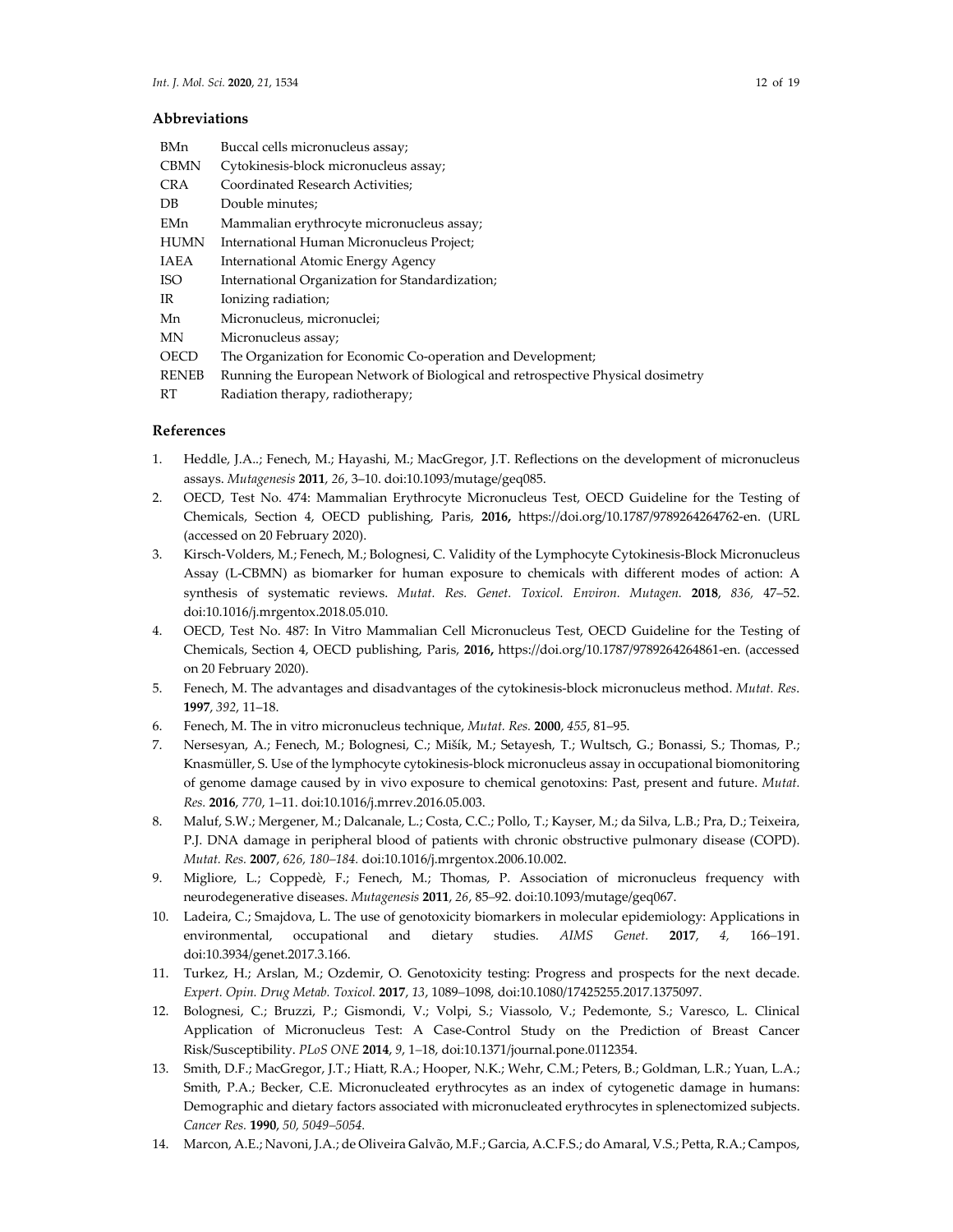T.F.D.C.; Panosso, R.; Quinelato, A.L.; de Medeiros, S.R.B. Mutagenic potential assessment associated with human exposure to natural radioactivity. *Chemosphere* **2017**, *167*, 36*–*43. doi:10.1016/j.chemosphere.2016.09.136.

- 15. Kausar, A.; Giri, S.; Mazumdar, M.; Giri, A.; Roy, P.; Dhar, P. Micronucleus and other nuclear abnormalities among betel quid chewers with or without sadagura, a unique smokeless tobacco preparation, in a population from North‐East India. *Mutat. Res.* **2009**, *677*, 72–75. doi:10.1016/j.mrgentox.2009.05.007.
- 16. Cavalcante, D.N.; Sposito, J.C.; Crispim, B.D.; Nascimento, A.V.; Grisolia, A.B. Genotoxic and mutagenic effects of passive smoking and urban air pollutants in buccal mucosa cells of children enrolled in public school. *Toxicol. Mech. Methods* **2017**, *27,* 346*–*351, doi:10.1080/15376516.2017.1288767.
- 17. Saks, M.; Upreti, S.; Rajendra, S.V.; Dang, R. Genotoxicity: Mechanisms, Testing Guidelines and Methods. *Glob. J. Pharmaceu. Sci.* **2017**, *555575*, 1*–*6. doi:10.19080/GJPPS.2017.02.555575.
- 18. Umbuzeiro, G.A.; Heringa, M.; Zeiger, E. In Vitro Genotoxicity Testing: Significance and Use in Environmental Monitoring. *Adv. Biochem. Eng. Biotechnol*. **2017**, *157*, 59–80. doi:10.1007/10\_2015\_5018.
- 19. Hayashi, M.; Kishi, M.; Sofuni, T.; Ishidate, M. Jr. Micronucleus tests in mice on 39 food additives and eight miscellaneous chemicals. *Food Chem. Toxicol.* **1988**, *26,* 487*–*500, doi:10.1016/0278‐6915(88)90001‐4.
- 20. Hall, E.J.; Giaccia, A.J. Radiobiology for the Radiologist, 7th ed., Wolters Kluver/Lippincott Williams & Wilkins: Philadelfia, Baltimore, New York, London, Buenos Aires, Hong Kong, Sydney, Tokyo, **2012**, ISBN 978‐1‐60831‐193‐4.
- 21. Ainsbury, E.A.; Bakhanova, E.; Barquinero, J.F.; Brai, M.; Chumak, V.; Correcher, V.; Darroudi, F.; Fattibene, P.; Gruel, G.; Guclu, I.; et al. Review of retrospective dosimetry techniques for external ionising radiation exposures. *Radiat. Prot. Dosimetry* **2011,** *147, 573–592,* doi:10.1093/rpd/ncq499.
- 22. INTERNATIONAL ATOMIC ENERGY AGENCY, Cytogenetic Dosimetry: Applications in Preparedness for and Response to Radiation Emergencies, IAEA, Vienna, Austria, **2011**.
- 23. Sproull, M.T.; Camphausen, K.A.; Koblentz, G.D. Biodosimetry: A Future Tool for Medical Management of Radiological Emergencies. *Health Secur.* **2017**, *15,* 599*–*610, doi:10.1089/hs.2017.0050.
- 24. Franciesa, F.Z.; Wainwrightc, R.; Pooled, J.; de Leeneere, K.; Coenee, I.; Wiemee, G.; Poirelg, H.A.; Brichardh, B.; Vermeuleni, S.; Vral, A.; Slabbertb, J.; Claese, K.; et al. Diagnosis of Fanconi Anaemia by ionising radiation‐ or mitomycin C ‐ induced micronuclei. *DNA Repair*. **2018**, *61*, 17–24. doi.org/10.1016/j.dnarep.2017.11.001.
- 25. Claes, K.; Depuydt, J.; Taylor, A.M.; Last, J.I.; Baert, A.; Schietecatte, P.; Vandersickel, V.; Poppe, B.; de Leeneer, K.; D'Hooghe, M.; et al. Variant ataxia telangiectasia: Clinical and molecular findings and evaluation of radiosensitive phenotypes in a patient and relatives. *Neuromolecular Med*. **2013**, *15,* 447–457, doi:10.1007/s12017‐013‐8231‐4.
- 26. Torres‐Bugarín, O.; Macriz Romero, N.; Ramos Ibarra, M.L.; Flores‐García, A.; Valdez Aburto, P.; Zavala‐ Cerna, M.G. Genotoxic Effect in Autoimmune Diseases Evaluated by the Micronucleus Test Assay: Our Experience and Literature Review. *Biomed. Res. Int.* **2015**, *194031,* 1*–*11, doi:10.1155/2015/194031.
- 27. Padjas, A.; Kedzierawski, P.; Florek, A.; Kukolowicz, P.; Kuszewski, T.; Góźdz, S.; Lankoff, A.; Wojcik, A.; Lisowska, H. Comparative analysis of three functional predictive assays in lymphocytes of patients with breast and gynaecological cancer treated by radiotherapy. *J. Contemp. Brachytherapy*. **2012**, *4,* 19*–*26. doi:10.5114/jcb.2012.32556.
- 28. Encheva, E.; Deleva, S.; Hristova, R.; Hadjidekova, V.; Hadjieva, T. Investigating micronucleus assay applicability for prediction of normal tissue intrinsic radiosensitivity in gynecological cancer patients. *Rep. Pract. Oncol. Radiother.* **2011**, *17,* 24*–*31, doi:10.1016/j.rpor.2011.10.002.
- 29. Vinnikov, V.; Belyakov, O. Clinical applications of biomarkers of radiation exposure: Limitations and possible solutions through coordinated research. *Radiat. Prot. Dosimetry* **2019**, 1*–*6. doi:10.1093/rpd/ncz038.
- 30. Fenech, M.; Morley, A. Measurement of micronuclei in lymphocytes. *Mutat. Res.* **1985**, *147*, 29–36.
- 31. Terradas, M.; Martín, M.; Genescà, A. Impaired nuclear functions in micronuclei results in genome instability and chromothripsis. *Arch. Toxicol.* **2016**, *90*, 2657–2667, doi:10.1007/s00204‐016‐1818‐4.
- 32. Kirsch‐Volders, M.; Bonassi, S.; Knasmueller, S.; Holland, N.; Bolognesi, C.; Fenech, M.F. Commentary: Critical questions, misconceptions and a road map for improving the use of the lymphocyte cytokinesis‐ block micronucleus assay for in vivo biomonitoring of human exposure to genotoxic chemicals‐a HUMN project perspective. *Mutat. Res. Rev. Mutat. Res.* **2014**, *759*, 49*–*58, doi:10.1016/j.mrrev.2013.12.001.
- 33. Fenech, M.; Kirsch‐Volders, M.; Natarajan, A.T.; Surralles, J.; Crott, J.W.; Parry, J.; Norppa, L.H.; Eastmond, D.A.; Tucker, J.D.; Thomas, P. Molecular mechanisms of micronucleus, nucleoplasmic bridge and nuclear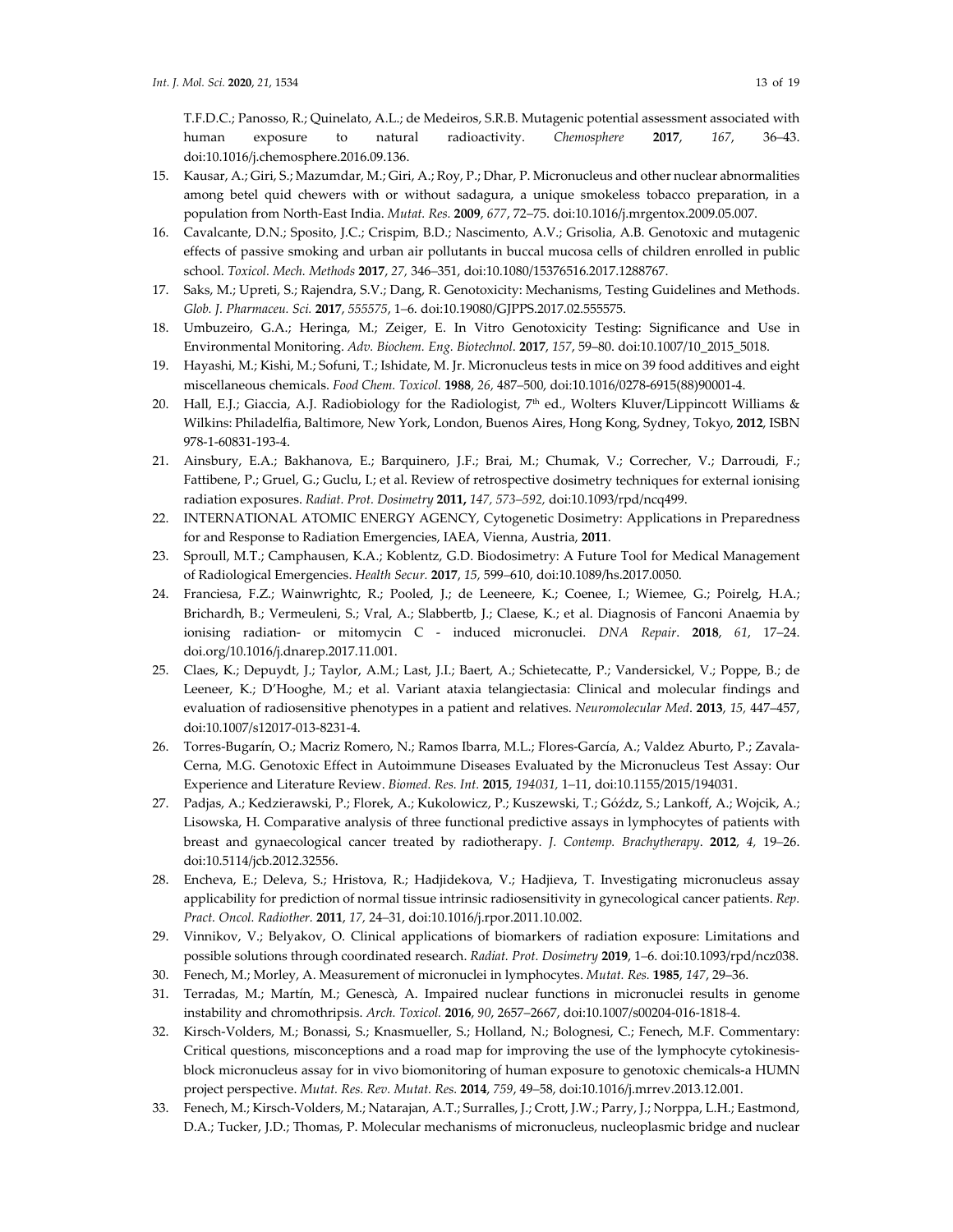bud formation in mammalian and human cells. *Mutagenesis*. **2011**, *26,* 125–132, doi:10.1093/mutage/geq052.

- 34. Gisselsson, D.; Jonson, T.; Petersén, A.; Strömbeck, B.; dal Cin, P.; Höglund, M.; Mitelman, F.; Mertens, F.; Mandahl, N. Telomere dysfunction triggers extensive DNA fragmentation and evolution of complex chromosome abnormalities in human malignant tumors. *Proc. Natl. Acad. Sci. USA* **2001**, *98*, 12683–12688, doi:10.1073/pnas.211357798.
- 35. Gisselsson, D.; Björk, J.; Höglund, M.; Mertens, F.; dal Cin, P.; Akerman, M.; Mandahl, N. Abnormal nuclear shape in solid tumors reflects mitotic instability. *Am. J. Pathol.* **2001**, *158*, 199–206, doi:10.1016/S0002‐ 9440(10)63958‐2.
- 36. Barker, P.E. Double minutes in human tumor cells. *Cancer Genet. Cytogenet.* **1982**, *5,* 81–94. doi:10.1016/0165‐ 4608(82)90043‐7.
- 37. Masters, J.; Keeley, B.; Gay, H.; Attardi, G. (1982). Variable content of double minute chromosomes is not correlated with degree of phenotype instability in methotrexate‐resistant human cell lines. *Mol. Cell. Biol.* **1982**, *2,* 498–507, doi:10.1128/mcb.2.5.498.
- 38. Baskin, F.; Rosenberg, R.N.; Dev, V. Correlation of double‐minute chromosomes with unstable multidrug cross‐resistance in uptake mutants of neuroblastoma cells. *Proc. Natl. Acad. Sci. USA* **1981**, *78*, 3654–3658, doi:10.1073/pnas.78.6.3654.
- 39. Stephens, P.J.; Greenman, C.D.; Fu, B.; Yang, F.; Bignell, G.R.; Mudie, L.J.; Pleasance, E.D.; Lau, K.W.; Beare, D.; Stebbings, L.A.; et al. Massive Genomic Rearrangement Acquired in a Single Catastrophic Event during Cancer Development. *Cell* **2011**, *144*, 27–40, doi:10.1016/j.cell.2010.11.055.
- 40. Kanda, T.; Sullivan, K.F.; Wahl, G.M. Histone–GFP fusion protein enables sensitive analysis of chromosome dynamics in living mammalian cells. *Curr. Biol.* **1988**, *8*, 377–385.
- 41. Kanda, T.; Wahl, G.M. The dynamics of acentric chromosomes in cancer cells revealed by GFP‐based chromosome labeling strategies. *J. Cell Biochem. Suppl*. **2000**, *35*, 107–114.
- 42. Scherlach, K.; Boettger, D.; Remme, N.; Hertweck, C. The chemistry and biology of cytochalasans. *Natural. Product. Reports* **2010**, *27,* 869–886, doi:10.1039/b903913a.
- 43. Theodoropoulos, P.A.; Gravanis, A.; Tsapara, A.; Margioris, A.N.; Papadogiorgaki, E.; Galanopoulos, V.; Stournaras, C. Cytochalasin B may shorten actin filaments by a mechanism independent of barbed end capping. *Biochem. Pharmacol.* **1994**, *47,* 1875–1881*,* doi:10.1016/0006‐2952(94)90318‐2.
- 44. Kirsch‐Volders, M.; Sofuni, T.; Aardema, M.; Albertini, S.; Eastmond, D.; Fenech, M.; Ishidate, M.; Lorge, E.; Norppa, H.; Surralles, J.; et al. Report from the In Vitro Micronucleus Assay Working Group. *Environ. Mol. Mutagen.* **2000**, *35*, 167–172.
- 45. Fenech, M.; Morley, A.A. Cytokinesis‐block micronucleus method in human lymphocytes: Effect of in vivo ageing and low‐dose x‐irradiation. *Mutat. Res.* **1986**, *161*, 193–198, doi:10.1016/0027‐5107(86)90010‐2.
- 46. Wakata, A.; Sasaki, M.S. Measurement of micronuclei by cytokinesis‐block method in cultured Chinese hamster cells: Comparison with types and rates of chromosome aberrations. *Mutat. Res.* **1987**, *190*, 51–57, doi:10.1016/0165‐7992(87)90082‐0.
- 47. Prosser, J.S.; Moquet, J.E.; Lloyd, D.C.; Edwards, A.A. Radiation induction of micronuclei in human lymphocytes. *Mutat. Res.* **1988**, *199*, 37–45, doi:10.1016/0027‐5107(88)90228‐x.
- 48. Lindholm, C.; Norrpa, H.; Hayashi, M.; Sorsa, M. Induction of micronuclei and anaphase aberrations by cytochalasin‐B in human lymphocyte cultures. *Mutat. Res.* **1991**, *260*, 369–375, doi:10.1016/0165‐ 1218(91)90022‐e.
- 49. Fenech, M. A mathematical model of the in vitro micronucleus assay predicts false negative results if micronuclei are not specifically scored in binucleated cells or in cells that have completed one nuclear division. *Mutagenesis* **2000**, *15,* 329–336, doi:10.1093/mutage/15.4.329.
- 50. Kim, S.R.; Kim, T.H.; Ryu, S.Y.; Lee, H.J.; Oh, H.; Jo, S.K.; Oh, K.S.; Park, I.C.; Kim, J.C.; Kang, C.M.; et al. Measurement of micronuclei by cytokinesis‐block method in human, cattle, goat, pig, rabbit, chicken and fish peripheral blood lymphocytes irradiated in vitro with gamma radiation. *In Vivo* **2003**, *17, 433–438.*
- 51. Catena, C.; Conti, D.; Villani, P.; Nastasi, R.; Archilei, R.; Righi, E. Micronuclei and 3AB index in human and canine lymphocytes after in vitro X‐irradiation. *Mutat. Res.* **1994**, *312*, 1*–*8, doi:10.1016/0165‐ 1161(94)90002‐7.
- 52. Resendes, A.S.; dos Santos, D.S.; França, F.M.; Petesse, M.L.; Badaró‐Pedroso, C.; Ferreira, C.M. Acute toxic and genotoxic effects of formalin in Danio rerio (zebrafish). *Ecotoxicology* **2018**, *27,* 1379*–*1386, doi:10.1007/s10646‐018‐1993‐6.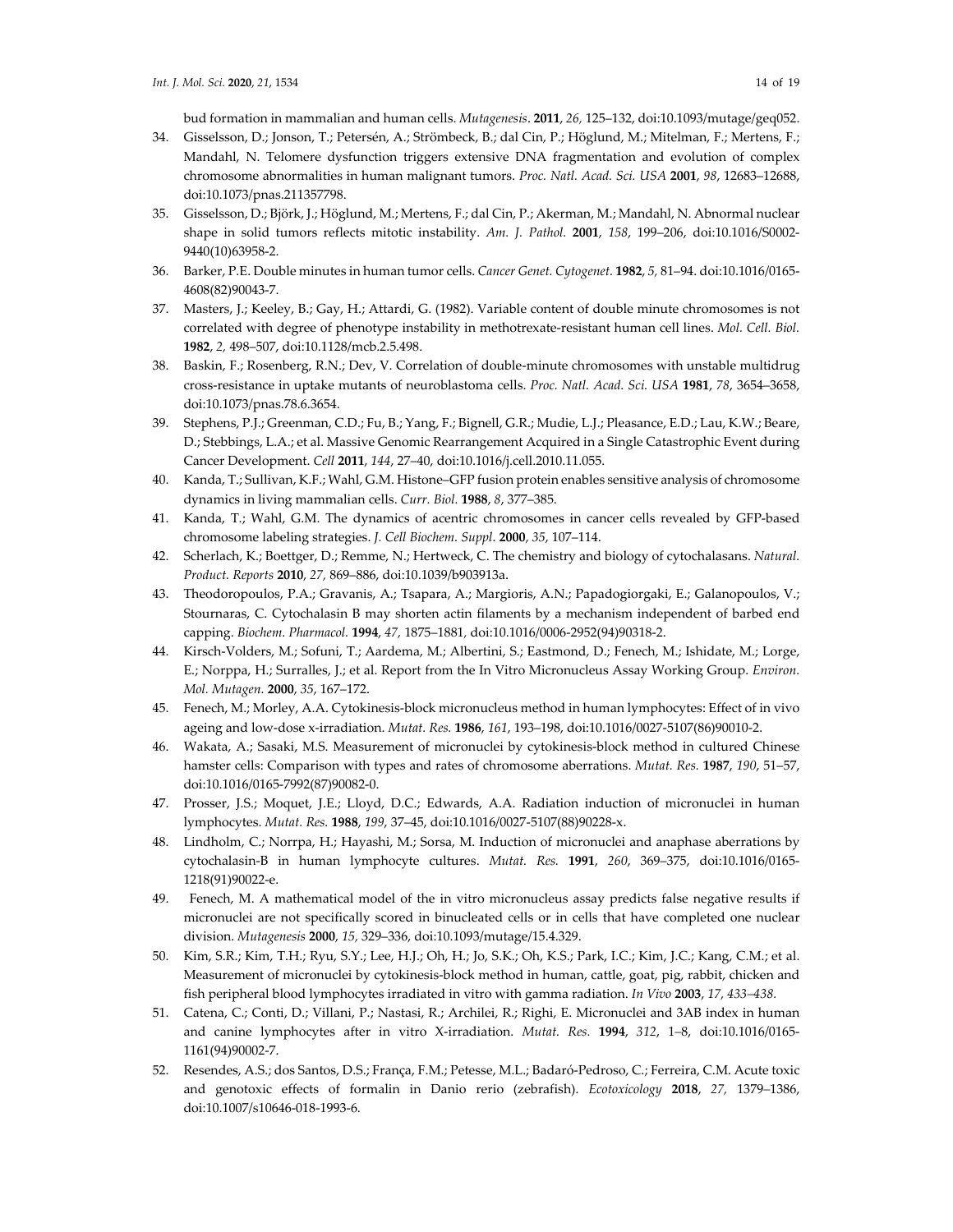- 53. Rodrigues, M.A.; Beaton‐Green, L.A.; Wilkins, R.C.; Fenech, M.F. The potential for complete automated scoring of the cytokinesis block micronucleus cytome assay using imaging flow cytometry. *Mutat. Res. Gen. Tox. En.* **2018**, *836*, 53–64, doi:10.1016/j.mrgentox.2018.05.003.
- 54. Wang, Q.; Rodrigues, M.A.; Repin, M.; Pampou, S.; Beaton‐Green, L.A.; Perrier, J.; Garty, G.; Brenner, D.J.; Turner, H.C.; Wilkins, R.C. Automated Triage Radiation Biodosimetry: Integrating Imaging Flow Cytometry with High‐Throughput Robotics to Perform the Cytokinesis‐Block Micronucleus Assay. *Radiat. Res.* **2019**, *191,* 342*–*351, doi:10.1667/RR15243.1.
- 55. Thierens, H.; Vral, A.; Vandevoorde, C.; Vandersickel, V.; de Gelder, V.; Romm, H.; Oestreicher, U.; Rothkamm, K.; Barnard, S.; Ainsbury, E.; et al. Is a semi‐automated approach indicated in the application of the automated micronucleus assay for triage purposes? *Radiat. Prot. Dosimetry* **2014**, *159*, 87*–*94, doi:10.1093/rpd/ncu130.
- 56. Kirsch‐Volders, M. Towards a validation of the micronucleus test. *Mutat. Res.* **1997**, *392*, 1*–*4, doi:10.1016/s0165‐1218(97)00039‐6.
- 57. Parry, J.M.; Sors, A. The detection and assessment of the aneugenic potential of environmental chemicals: The European Community aneuploidy project. *Mutat. Res.* **1993**, *287,* 3*–*15, doi:10.1016/0027‐5107(93)90140‐ b.
- 58. Rodrigues, A.S.; Oliveira, N.G.; Gil, O.M.; Léonard, A.; Rueff, J. Use of cytogenetic indicators in radiobiology. *Radiat. Prot. Dosim.* **2005**, *115*, 455–460*,* doi:10.1093/rpd/nci072.
- 59. Ye, C.J.; Sharpe, Z.; Alemara, S.; Mackenzie, S.; Liu, G.; Abdallah, B.; Horne, S.; Regan, S.; Heng, H.H. Micronuclei and Genome Chaos: Changing the System Inheritance. *Genes* **2019**, *10*, 366, doi:10.3390/genes10050366.
- 60. Hall, J.; Jeggo, P.A.; West, C.; Gomolka, M.; Quintens, R.; Badie, C.; Laurent, O.; Aerts, A.; Anastasov, N.; Azimzadeh, O.; et al. Ionizing radiation biomarkers for epidemiological studies—An update. *Mutat. Res*. **2017**, *771*, 59*–*84, doi:10.1016/j.mrrev.2017.01.001.
- 61. Baert, A.; Depuydt, J.; van Maerken, T.; Poppe, B.; Malfait, F.; Storm, K.; van den Ende, J.; Van Damme, T.; De Nobele, S.; Perletti, G.; et al. Increased chromosomal radiosensitivity in asymptomatic carriers of a heterozygous BRCA1 mutation. *Breast Cancer Res*. **2016**, *18*, 52, doi:10.1186/s13058‐016‐0709‐1.
- 62. Vral, A.; Thierens, H.; de Ridder, L. Micronucleus induction by 60Co  $\gamma$ -rays and fast neutrons in ataxia telangiectasia lymphocytes. *Int. J. Radiat. Biol*. **1996**, *70*, 171–176, doi:10.1080/095530096145166.
- 63. Okunieff, P.; Chen, Y.; Maguire, D.J.; Huser, A.K. Molecular markers of radiation related normal tissue toxicity. *Cancer Metastasis Rev*. **2008**, *27*, 363–374. doi:10.1007/s10555‐008‐9138‐7.
- 64. Bentzen, S.M.; Parliament, M.; Deasy, J.O.; Dicker, A.; Curran, W.J.; Williams, J.P.; Rosenstein, B.S. Biomarkers and surrogate endpoints for normal-tissue effects of radiation therapy: The importance of dosevolume effects. *Int. J. Radiat. Oncol. Biol. Phys*. **2010**, *76*, 145–150, doi:10.1016/j.ijrobp.2009.08.076.
- 65. Bonassi, S.; Znaor, A.; Ceppi, M.; Lando, C.; Chang, W.P.; Holland, N.; Kirsch‐Volders, M.; Zeiger, E.; Ban, S.; Barale, R.; et al. An increased micronucleus frequency in peripheral blood lymphocytes predicts the risk of cancer in humans. *Carcinogenesis* **2007**, *28*, 625–631.
- 66. Bolognesi, C.; Bonassi, S.; Knasmueller, S.; Fenech, M.; Bruzzone, M.; Lando, C.; Ceppi, M. Clinical application of micronucleus test in exfoliated buccal cells: A systematic review and metanalysis. *Mutat. Res.* **2015**, *766*, 20–31.
- 67. McClelland, S.E. Role of chromosomal instability in cancer progression. *Endocr. Relat. Cancer* **2017**, *24*, T23– T31.
- 68. Vargas‐Rondón, N.; Villegas, V.E.; Rondón‐Lagos, M. The role of chromosomal instability in cancer and therapeutic responses. *Cancers* **2017**, *10*, 4.
- 69. C.P.; Wild, A.; Scalbert, Z.; Herceg, Measuring the exposome: A powerful basis for evaluating environmental exposures and cancer risk. *Environ. Mol. Mutagen.* **2013,** *54*, 480–499.
- 70. Rappaport, S.M.; Smith, M.T. Epidemiology, Environment and disease risks. *Science* **2010**, *330*, 460–461.
- 71. V.A.; Ehrlich, A.K.; Nersesyan, K.; Atefie, C.; Hoelzl, F.; Ferk, J.; Bichler, E.; Valic, A.Schaffer, R. Schulte‐ Hermann, M.; Fenech, K.H.; et al. Knasmuller, Inhalativeexposure to vanadium pentoxide causes DNA damage in workers: Results of amultiple end point study. *Environ. Health Perspect.* **2008**, *116*, 1689–1693.
- 72. Fenech, M. Cytokinesis‐block micronucleus cytome assay. *Nat Protoc.* **2007***, 2,* 1084–1104*,* doi:10.1038/nprot.2007.77.
- 73. Von Ledebur, M.; Schmid, W. The micronucleus test: Methodological aspects. *Mutat. Res*. **1973**, *19, 109–117.* doi:10.1016/0027‐5107(73)90118‐8.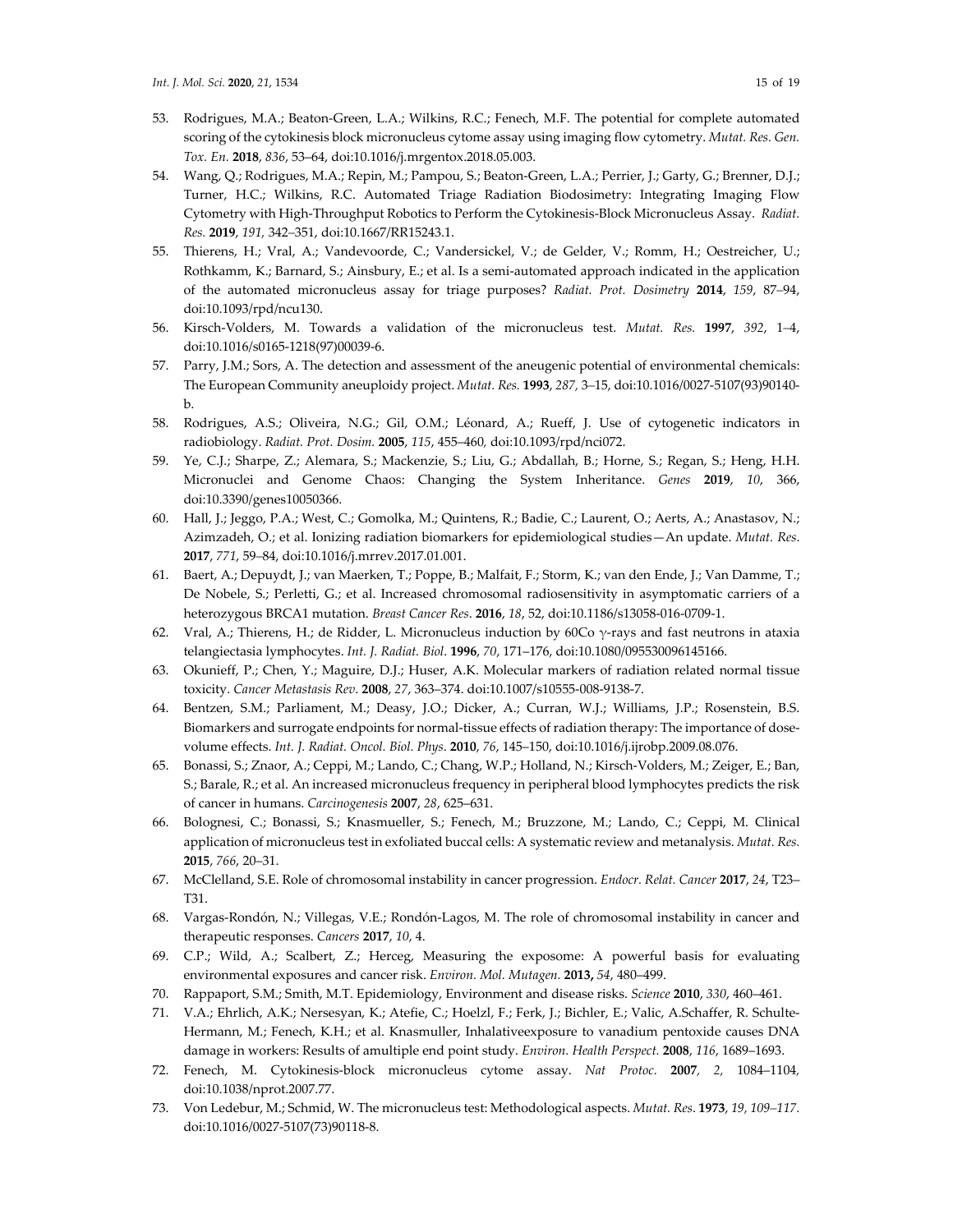- 75. Abe, T.; Isemura, T.; Kikuchi, Y. Micronuclei in human bone‐marrow cells: Evaluation of the micronucleus test using human leukemia patients treated with antileukemic agents. *Mutat. Res.* **1984**, *130,* 113–120*,* doi:10.1016/0165‐1161(84)90111‐0.
- 76. Goetz, P.; Šrám, R.J.; Dohnalová, J. Relationship between experimental results in mammals and man: Cytogenetic analysis of bone marrow injury induced by a single dose of cyclophosphamide. *Mutat. Res.* **1975**, *31,* 247–254*,* doi:10.1016/0165‐1161(75)90007‐2.
- 77. Udroiu, I. Feasibility of conducting the micronucleus test in circulating erythrocytes from different mammalian species: An anatomical perspective. *Environ. Mol. Mutagen*. **2006**, *47*, 643–646, doi:10.1002/em.20258.
- 78. Polard, T.; Jean, S.; Merlina, G.; Laplanche, C.; Pinelli, E.; Gauthier, L. Giemsa versus acridine orange staining in the fish micronucleus assay and validation for use in water quality monitoring. *Ecotoxicol. Environ. Saf.* **2011**, *74,* 144–149*,* doi:10.1016/j.ecoenv.2010.08.005.
- 79. Sato, S.M.; Taketomi, M.; Nakajima, M. Effect of aging on spontaneous micronucleus frequencies in peripheral blood of nine mouse strains: The results of the 7th collaborative study organized by CSGMT/MMS. *Mutat. Res.* **1995**, *338*, 51–57.
- 80. Dobrzyńska, M.; Gajowik, A.; Radzikowska, J.; Lankoff, A.; Dušinská, M.; Kruszewski, M. Genotoxicity of silver and titanium dioxide nanoparticles in bone marrow cells of rats in vivo. *Toxicology* **2014**, *315*, 86–91, doi:10.1016/j.tox.2013.11.012.
- 81. Cao, Y.; Xu, Q.; Jin, Z.D.; Zhou, Z.; Nie, J.H.; Tong, J. Induction of adaptive response: Pre-exposure of mice to 900 MHz radiofrequency fields reduces hematopoietic damage caused by subsequent exposure to ionising radiation. *Int. J. Radiat. Biol.* **2011**, *87,* 720–728*,* doi:10.3109/09553002.2010.550981.
- 82. Dertinger, S.D.; Torous, D.K.; Hayashi, M.; MacGregor, J.T. Flow cytometric scoring of micronucleated erythrocytes: An efficient platform for assessing in vivo cytogenetic damage. *Mutagenesis* **2011**, *26,* 139–145, doi:10.1093/mutage/geq055.
- 83. Schlegel, R.; MacGregor, J.T.; Everson, R.B. Assessment of cytogenetic damage by quantitation of micronuclei in human peripheral blood erythrocytes. *Cancer Res.* **1986**, *46*, 3717–3721.
- 84. Abramsson-Zetterberg, L.; Zetterberg, G.; Bergqvist, M.; Grawé, J. Human cytogenetic biomonitoring using flow-cytometric analysis of micronuclei in transferrin-positive immature peripheral blood reticulocytes. *Environ. Mol. Mutagen.* **2000**, *36*, 22–31.
- 85. Hayashi, M.; MacGregor, J.T.; Gatehouse, D.G.; Blakey, D.H.; Dertinger, S.D.; Abramsson-Zetterberg, L.; Krishna, G.; Morita, T.; Russo, A.; Asano, N.; et al. In Vivo Micronucleus Assay Working Group, IWGT. In vivo erythrocyte micronucleus assay III. Validation and regulatory acceptance of automated scoring and the use of rat peripheral blood reticulocytes, with discussion of non-hematopoietic target cells and a single dose‐level limit test. *Mutat. Res.* **2007**, *627*, 10–30, doi:10.1016/j.mrgentox.2006.08.010.
- 86. Stich, H.F.; San, R.H.; Rosin, M.P. Adaptation of the DNA‐repair and micronucleus tests to human cell suspensions and exfoliated cells. *Ann. N. Y. Acad. Sci.* **1983**, *407,* 93–105, doi:10.1111/j.1749‐ 6632.1983.tb47816.x.
- 87. Stich, H.F.; Rosin, M.P. Quantitating the synergistic effect of smoking and alcohol consumption with the micronucleus test on human buccal mucosa cells. *Int. J. Cancer*. **1983**, *31,* 305–308, doi:10.1002/ijc.2910310309.
- 88. Thomas, P.; Holland, N.; Bolognesi, C.; Kirsch-Volders, M.; Bonassi, S.; Zeiger, E.; Knasmueller, S.; Fenech, M. Buccal micronucleus cytome assay. *Nat. Protoc.* **2009**, *4*, 825–837, doi:10.1038/nprot.2009.53. Epub 2009 May 7.
- 89. Thomas, P.; Fenech, M. Buccal micronucleus cytome assay. *Methods Mol. Biol.* **2011**, *682*, 235–248, doi:10.1007/978‐1‐60327‐409‐8\_17.
- 90. Holland, N.; Bolognesi, C.; Kirsch-Volders, M.; Bonassi, S.; Zeiger, E.; Knasmueller, S.; Fenech, M. The micronucleus assay in human buccal cells as a tool for biomonitoring DNA damage: The HUMN project perspective on current status and knowledge gaps. *Mutat. Res.* **2008**, *659*, 93–108, doi:10.1016/j.mrrev.2008.03.007.
- 91. Bolognesi, C.; Knasmueller, S.; Nersesyan, A.; Thomas, P.; Fenech, M. The HUMNxl scoring criteria for different cell types and nuclear anomalies in the buccal micronucleus cytome assay ‐ an update and expanded photogallery. *Mutat. Res.* **2013**, *753*, 100–113, doi:10.1016/j.mrrev.2013.07.002.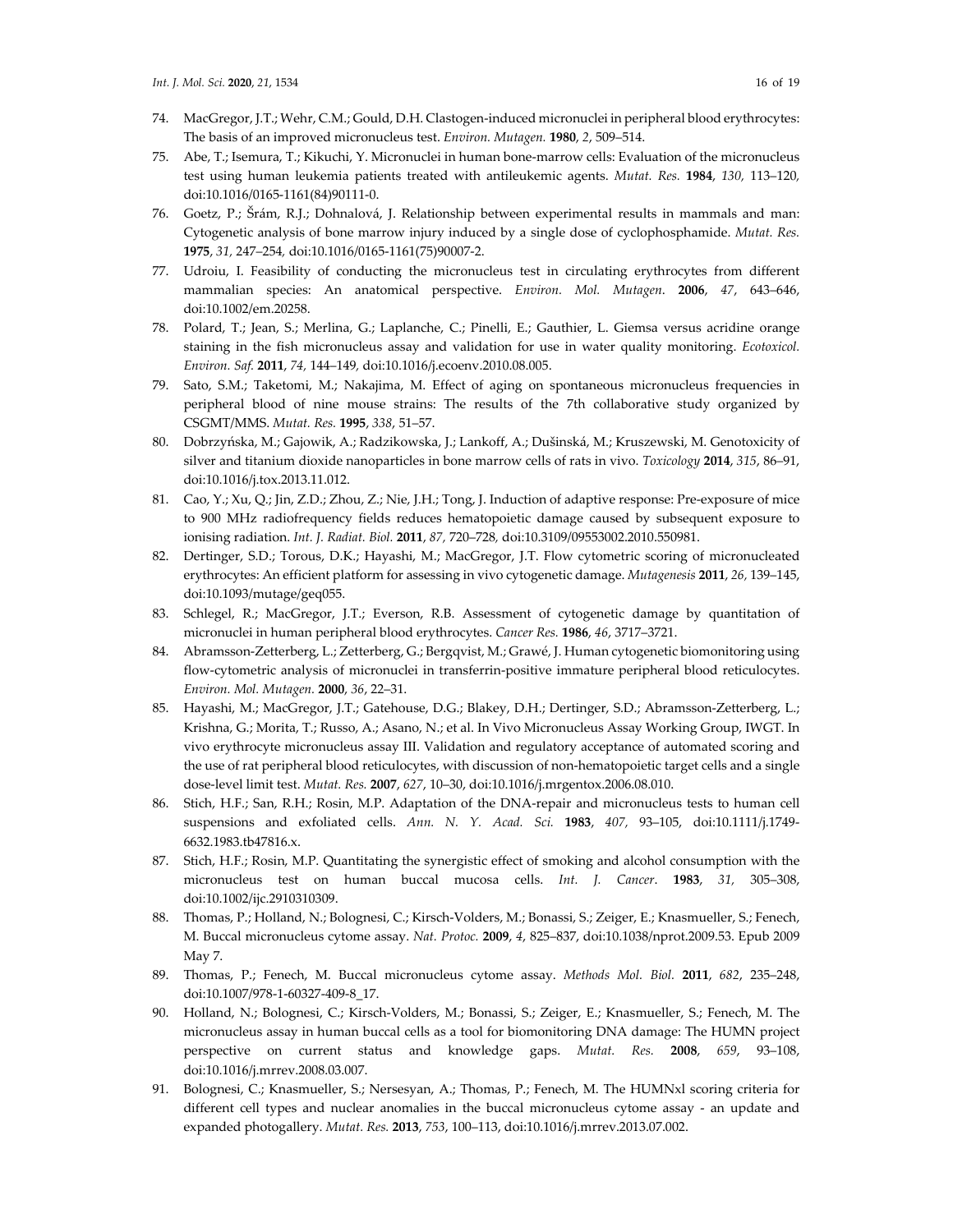- 92. Bolognesi, C.; Fenech, M. Micronucleus Cytome Assays in Human Lymphocytes and Buccal Cells. *Methods Mol. Biol.* **2019**, *2031*, 147–163, doi:10.1007/978‐1‐4939‐9646‐9\_8.
- 93. De Oliveira, F.M.; Carmona, A.M.; Ladeira, C. Is mobile phone radiation genotoxic? An analysis of micronucleus frequency in exfoliated buccal cells. *Mutat. Res.* **2017**, *822,* 41–46, doi:10.1016/j.mrgentox.2017.08.001.
- 94. Ceppi, M.; Biasotti, B.; Fenech, M.; Bonassi, S. Human population studies with the exfoliated buccal micronucleus assay: Statistical and epidemiological issues. *Mutat Res.* **2010**, *705*, 11–19, doi:10.1016/j.mrrev.2009.11.001.
- 95. Bolognesi, C.; Knasmueller, S.; Nersesyan, A.; Roggieri, P.; Ceppi, M.; Bruzzone, M.; Blaszczyk, E.; Mielzynska‐Svach, D.; Milic, M.; Bonassi, S.; et al. Inter‐laboratory consistency and variability in the buccal micronucleus cytome assay depends on biomarker scored and laboratory experience: Results from the HUMNxl international inter‐laboratory scoring exercise. *Mutagenesis* **2017**, *32*, 257–266, doi:10.1093/mutage/gew047.
- 96. Fenech, M.; Holland, N.; Zeiger, E.; Chang, W.P.; Burgaz, S.; Thomas, P.; Bolognesi, C.; Knasmueller, S.; Kirsch‐Volders, M.; Bonassi, S. The HUMN and HUMNxL international collaboration projects on human micronucleus assays in lymphocytes and buccal cells—past, present and future. *Mutagenesis* **2011**, *26,* 239– 245, doi:10.1093/mutage/geq051.
- 97. Linhares, D.P.S.; Garcia, P.V.; Silva, C.; Barroso, J.; Kazachkova, N.; Pereira, R.; Lima, M.; Camarinho, R.; Ferreira, T.; Dos Santos Rodrigues, A. DNA damage in oral epithelial cells of individuals chronically exposed to indoor radon (222Rn) in a hydrothermal area. *Environ. Geochem. Health*. **2018**, *40,* 1713–1724, doi:10.1007/s10653‐016‐9893‐2.
- 98. Aguiar Torres, L.; Dos Santos Rodrigues, A.; Linhares, D.; Camarinho, R.; Nunes Páscoa Soares Rego, Z.M.; Ventura Garcia, P. Buccal epithelial cell micronuclei: Sensitive, non‐invasive biomarkers of occupational exposure to low doses of ionizing radiation. *Mutat. Res. Genet. Toxicol. Environ. Mutagen.* **2019,** *838,* 54–58. doi: 10.1016/j.mrgentox.2018.12.009.
- 99. Nersesyan, A.; Kundi, M.; Fenech, M.; Bolognesi, C.; Misik, M.; Wultsch, G.; Hartmann, M.; Knasmueller, S. Micronucleus assay with urine derived cells (UDC): A review of its application in human studies investigating genotoxin exposure and bladder cancer risk. *Mutat. Res. Rev. Mutat. Res*. **2014,** *762*, 37–51. doi:10.1016/j.mrrev.2014.04.004.
- 100. Kesimci, E.; Çoşkun, E.; Uğur, G.; Müderris, T.; İzdeş, S.; Karahalil, B. Can Sevoflurane Induce Micronuclei Formation in Nasal Epithelial Cells of Adult Patients? *Turk. J. Anaesthesiol. Reanim*. **2017,** *45,* 264–269. doi:10.5152/TJAR.2017.09475.
- 101. Bonassi, S.; Milić, M.; Neri, M. Frequency of micronuclei and other biomarkers of DNA damage in populations exposed to dusts, asbestos and other fibers. A systematic review. *Mutat. Res.* **2016**, *770,* 106– 118. doi:10.1016/j.mrrev.2016.05.004.
- 102. Kulka, U.; Abend, M.; Ainsbury, E.; Badie, C.; Barquinero, J.F.; Barrios, L.; Beinke, C.; Bortolin, E.; Cucu, A.; De Amicis, A.; et al. RENEB ‐ Running the European Network of biological dosimetry and physical retrospective dosimetry. *Int. J. Radiat. Biol.* **2017**, *93,* 2–14. doi:10.1080/09553002.2016.1230239.
- 103. ISO 17099:2014. Radiological protection ‐ Performance criteria for laboratories using the cytokinesis block micronucleus (CBMN) assay in peripheral blood lymphocytes for biological dosimetry. **2014**, https://www.iso.org/standard/59141.html (accessed on 20 February 2020).
- 104. INTERNATIONAL ATOMIC ENERGY AGENCY, Biological Dosimetry: Chromosomal Aberration Analysis for Dose Assessment, Technical Reports Series No. 260, IAEA, Vienna, Austria, **1986**.
- *105.* INTERNATIONAL ATOMIC ENERGY AGENCY, Cytogenetic Analysis for Radiation Dose Assessment, Technical Reports Series No. 405, IAEA, Vienna, Austria, **2001**.
- 106. INTERNATIONAL ATOMIC ENERGY AGENCY, The Radiological Accident in Istanbul, IAEA, Vienna. **2000**, *Vienna.*
- 107. INTERNATIONAL ATOMIC ENERGY AGENCY FACTSHEET, IAEA Coordinated Research Activities, IAEA Office of Public Information and Communication, August **2019**, https://www.iaea.org/sites/default/files/19/09/iaea‐coordinated‐research‐ activities.pdf (accessed on 20 February 2020).
- 108. Applications of Biological Dosimetry Methods in Radiation Oncology, Nuclear Medicine, and Diagnostic and Interventional Radiology (MEDBIODOSE), https://www.iaea.org/projects/crp/e35010. (accessed on 20 February 2020).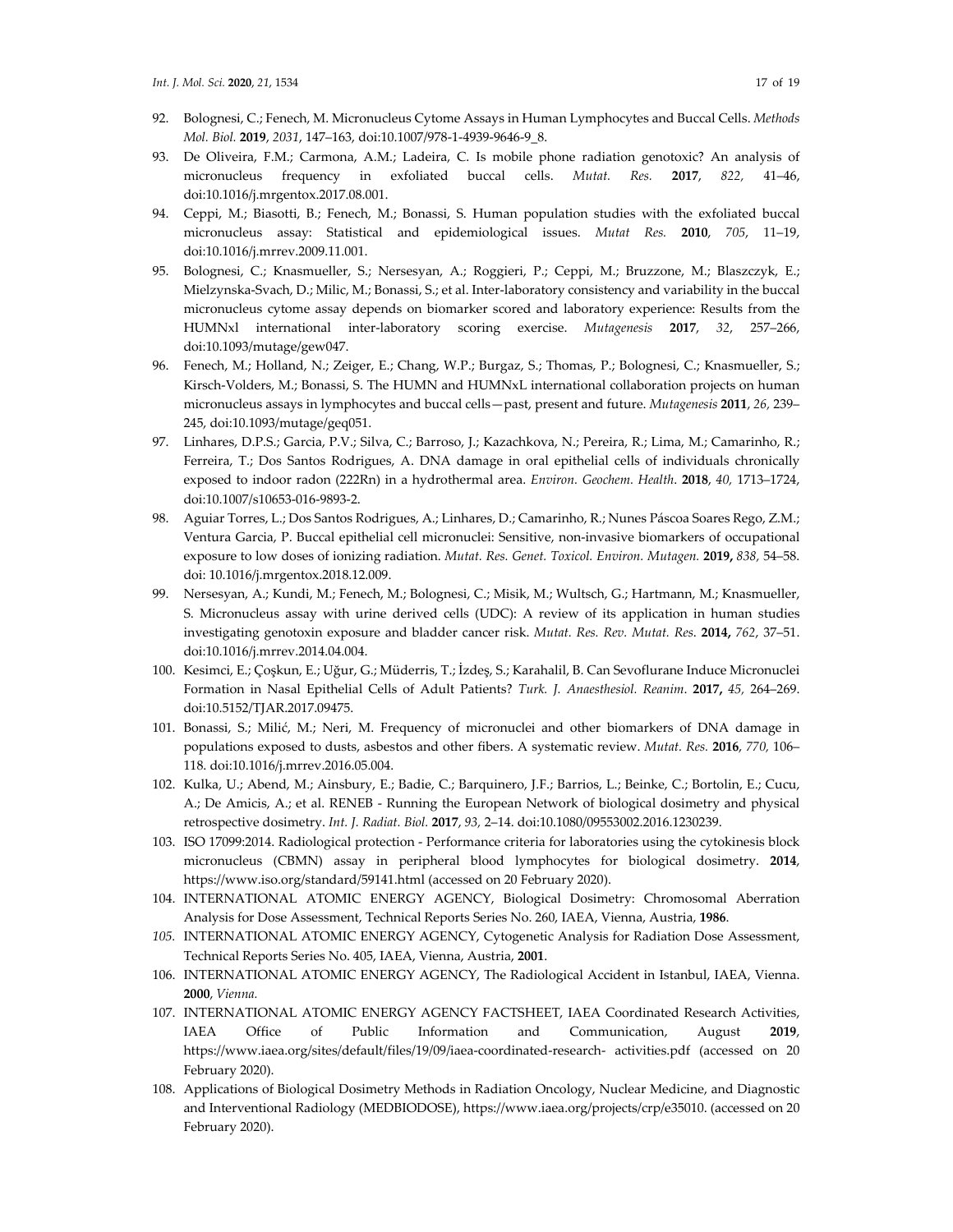- 109. Depuydt, J.; Baeyens, A.; Barnard, S.; Beinke, C.; Benedek, A.; Beukes, P.; Buraczewska, I.; Darroudi, F.; De Sanctis, S.; Dominguez, I.; et al. RENEB intercomparison exercises analyzing micronuclei (Cytokinesis‐ block Micronucleus Assay*). Int. J. Radiat. Biol.* **2017,** *93*, 36–47. doi:10.1080/09553002.2016.1206231.
- 110. Brzozowska, B.; Ainsbury, E.; Baert, A.; Beaton‐Green, L.; Barrios, L.; Barquinero, J.F.; Bassinet, C.; Beinke, C.; Benedek, A.; Beukes, P.; et al. RENEB accident simulation exercise. *Int J Radiat Biol.* **2017**, *93*, 75–80. doi: 10.1080/09553002.2016.1206230.
- 111. Ainsbury, E.A.; Al‐Hafidh, J.; Bajinskis, A.; Barnard, S.; Barquinero, J.F.; Beinke, C.; de Gelder, V.; Gregoire, E.; Jaworska, A.; Lindholm, C.; et al. Inter- and intra-laboratory comparison of a multibiodosimetric approach to triage in a simulated, large scale radiation emergency. *Int. J. Radiat. Biol.* **2014**, *90*, 193–202. doi: 10.3109/09553002.2014.868616.
- 112. Kulka, U.; Ainsbury, L.; Atkinson, M.; Barnard, S.; Smith, R.; Barquinero, J.F.; Barrios, L.; Bassinet, C.; Beinke, C.; Cucu, A.; et al. Realising the European network of biodosimetry: RENEB‐status quo. *Radiat Prot Dosimetry.* **2015**, *164*, 42–45. doi: 10.1093/rpd/ncu266.
- 113. Decordier, I.; Papine, A.; Vande Loock, K.; Plas, G.; Soussaline, F.; Kirsch‐Volders, M. Automated image analysis of micronuclei by IMSTAR for biomonitoring. *Mutagenesis* **2011**, *26*, 163–168. doi: 10.1093/mutage/geq063.
- 114. Frieauff, W.; Martus, H.J.; Suter, W.; Elhajouji, A. Automatic analysis of the micronucleus test in primary human lymphocytes using image analysis. *Mutagenesis* **2013**, *28*, 15–23. doi:10.1093/mutage/ges047.
- 115. Schunck, C.; Johannes, T.; Varga, D.; Lörch, T.; Plesch, A. New developments in automated cytogenetic imaging: Unattended scoring of dicentric chromosomes, micronuclei, single cell gel electrophoresis, and fluorescence signals. *Cytogenet Genome Res*. **2004**, *104,* 383–389. doi:10.1159/000077520.
- 116. Rossnerova, A.; Spatova, M.; Schunck, C.; Sram, R.J. Automated scoring of lymphocyte micronuclei by the MetaSystems Metafer image cytometry system and its application in studies of human mutagen sensitivity and biodosimetry of genotoxin exposure. *Mutagenesis* **2011**, *26, 169–175.* doi:10.1093/mutage/geq057.
- 117. Seager, A.L.; Shah, U.K.; Brüsehafer, K.; Wills, J.; Manshian, B.; Chapman, K.E.; Thomas, A.D.; Scott, A.D.; Doherty, A.T.; Doak, S.H.; et al. Recommendations, evaluation and validation of a semi‐automated, fluorescent‐based scoring protocol for micronucleus testing in human cells. *Mutagenesis* **2014**, *29*, 155–164. doi:10.1093/mutage/geu008.
- 118. Decordier, I.; Papine, A.; Plas, G.; Roesems, S.; Vande Loock, K.; Moreno‐Palomo, J.; Cemeli, E.; Anderson, D.; Fucic, A.; Marcos, R.; et al. Automated image analysis of cytokinesis‐blocked micronuclei: An adapted protocol and a validated scoring procedure for biomonitoring. *Mutagenesis* **2009**, *24*, 85–93. doi:10.1093/mutage/gen057.
- 119. Darzynkiewicz, Z.; Smolewski, P.; Holden, E.; Luther, E.; Henriksen, M.; François, M.; Leifert, W.; Fenech, M. Laser scanning cytometry for automation of the micronucleus assay. *Mutagenesis* **2011**, *26*, 153–161. doi:10.1093/mutage/geq069.
- 120. Nüsse, M.; Marx, K. Flow cytometric analysis of micronuclei in cell cultures and human lymphocytes: Advantages and disadvantages. *Mutat. Res.* **1997**, *392*, 109–115. DOI:10.1016/s0165‐1218(97)00049‐9.
- 121. Schreiber, G.A.; Beisker, W.; Bauchinger, M.; Nüsse, M. Multiparametric flow cytometric analysis of radiation‐induced micronuclei in mammalian cell cultures. *Cytometry* **1992**, *13,* 90–102. doi:10.1002/cyto.990130114.
- 122. Avlasevich, S.L.; Bryce, S.M.; Cairns, S.E.; Dertinger, S.D. In vitro micronucleus scoring by flow cytometry: Differential staining of micronuclei versus apoptotic and necrotic chromatin enhances assay reliability. *Environ. Mol. Mutagen.* **2006**, *47*, 56–66. doi:10.1002/em.20170.
- 123. Hintzsche, H.; Hemmann, U.; Poth, A.; Utesch, D.; Lott, J.; Stopper, H.; Working Group "In vitro micronucleus test"; Gesellschaft für Umwelt‐Mutationsforschung (GUM, German‐speaking section of the European Environmental Mutagenesis and Genomics Society EEMGS). Fate of micronuclei and micronucleated cells. *Mutat. Res*. **2017**, *771,* 85–98. doi:10.1016/j.mrrev.2017.02.002.
- 124. Romagna, F.; Staniforth, C.D. The automated bone marrow micronucleus test. *Mutat. Res.* **1989**, *213,* 91– 104. doi:10.1016/0027‐5107(89)90035‐3.
- 125. Frieauff, W.; Romagna, F. Technical aspects of automatic micronucleus analysis in rodent bone marrow assays. *Cell. Biol. Toxicol.* **1994**, *10, 283–289.*
- 126. Dertinger, S.D.; Torous, D.K.; Tometsko, K.R. Simple and reliable enumeration of micronucleated reticulocytes with a single‐laser flow cytometer. *Mutat. Res*. **1996,** *371*, 283–292. doi:10.1016/s0165‐ 1218(96)90117‐2.